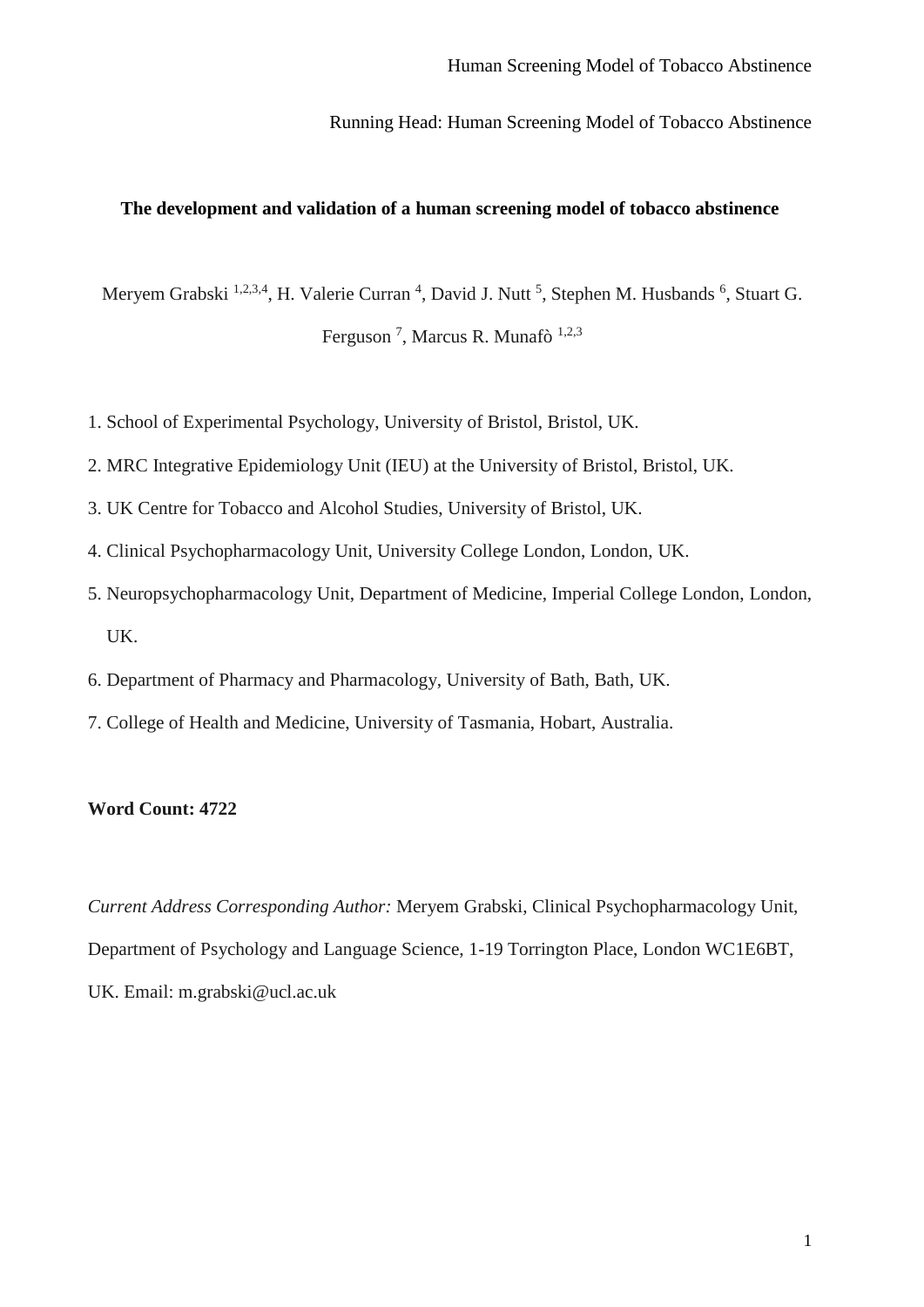#### **Abstract**

**Introduction** Given the low efficacy of smoking cessation methods, an experimental medicine model indicating smoking abstinence would be of great benefit to the development of new treatments. Hence the sensitivity of cognitive tasks and ambulatory craving measures to smoking abstinence were investigated.

**Methods** Cognitive tasks and ambulatory ratings of craving were assessed for sensitivity to acute abstinence (experiment 1), and nicotine replacement therapy administration (NRT) (experiment 2).

**Results** In experiment 1 go/no-go performance was improved (Mean Difference [MD] - 0.99, 95% CI: -1.90 to -0.08) and craving was lower (Regression Coefficient [RC] -33.39, 95% CI: -39.96 to -26.82) in satiated compared with abstinent smokers. There was no clear evidence that N-back (MD 0.64, 95% CI: -0.42 to 2.51), delay discounting (MD 0.01, 95% CI: 0.001 to 0.005) or dot probe performance (MD 0.61, 95% CI: -0.87 to 1.54) were sensitive to acute abstinence. In experiment 2 go/no-go performance was improved (MD 1.12, 95% CI: 0.16 to 2.08) and craving was lower (RC -18.59, 95% CI: -24.63 to -12.55) smokers abstinent overnight receiving NRT compared with placebo. There was no clear evidence that N-back (MD -0.25, 95% CI: -1.45 to 0.94), delay discounting (MD 0.01, 95% CI: -0.002 to 0.004) or dot probe performance (MD -0.49, 95% CI: -1.61 to -0.64) were sensitive to NRT.

**Conclusions** Findings from two experiments converge to suggest that abstinence in smokers reliably increases ambulatory craving assessments and, to a lesser extent, decreases go/no-go task performance. These findings can be utilized in the development of an experimental medicine model to test novel treatments for smoking cessation.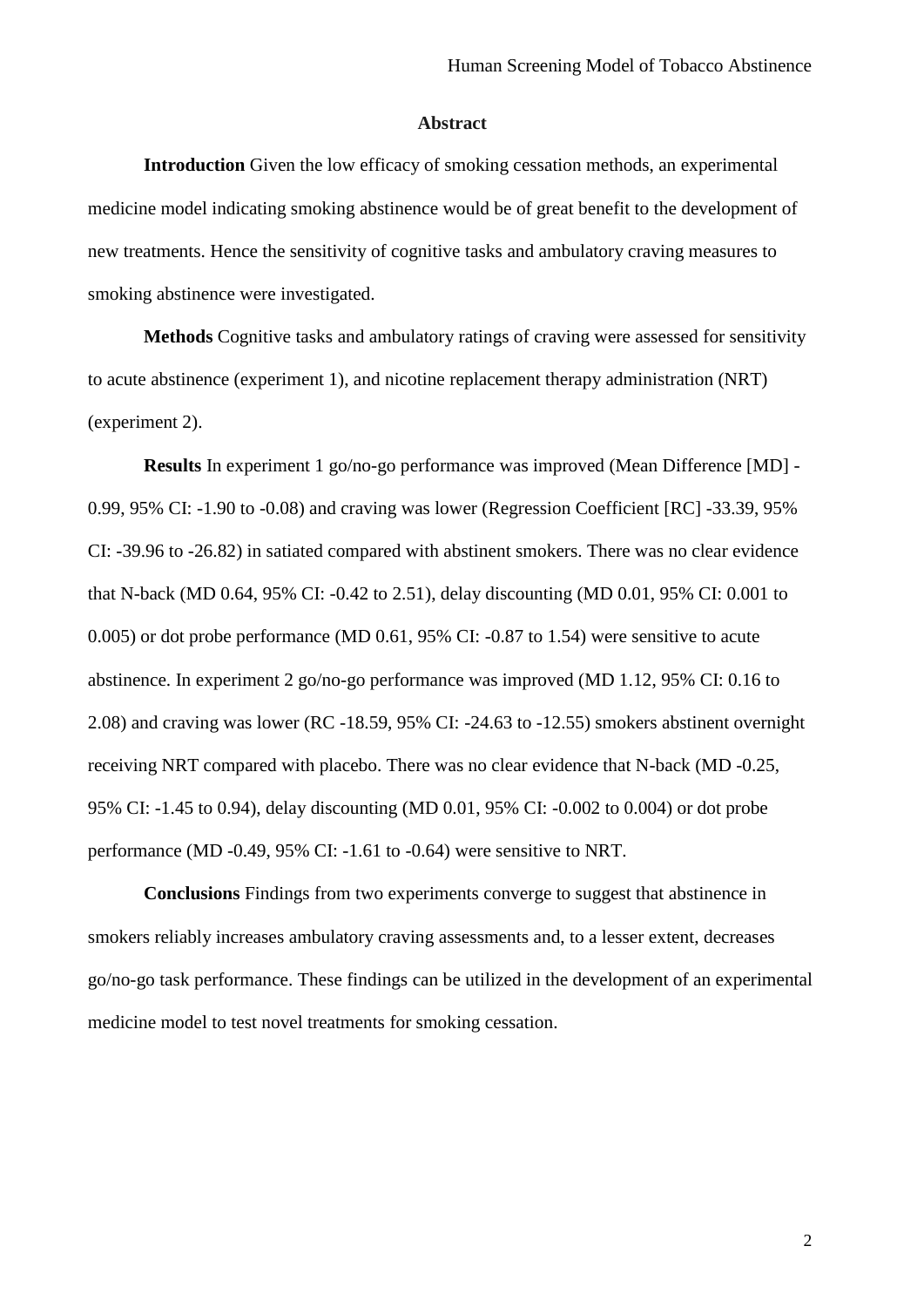**Keywords:** tobacco withdrawal, tobacco abstinence, cognitive performance, ecological

momentary assessment, smoking cessation, experimental medicine model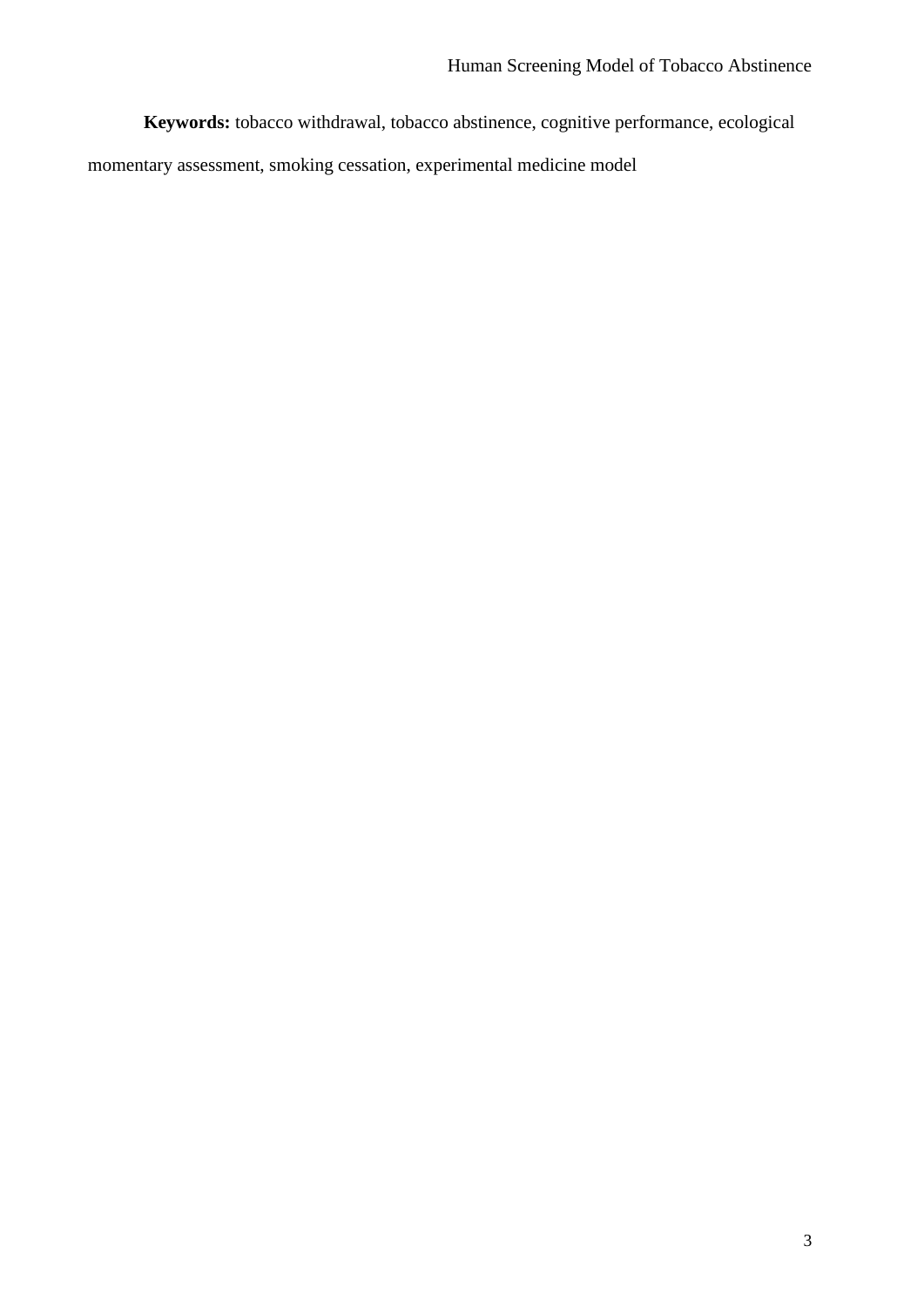#### **The development and validation of a human screening model of tobacco abstinence**

#### **1. Introduction**

Most smokers are aware of the negative health consequences of smoking, but many are unable to quit even when using the best treatments currently available (Cahill et al., 2013). Although the need for novel treatments is clear, their development is expensive and timeconsuming. Experimental medicine models allow for the assessment of efficacy of novel compounds in healthy volunteers in a cost- and time-effective way (Lerman et al., 2007).

Cognitive tasks might be able to inform about specific performance deficits during abstinence and could furthermore act as a precise objective measure of changes to the abstinence state. Moreover, there is a wealth of literature on smoking abstinence and cognitive impairment (Munafo et al., 2003, Myers et al., 2008, Ashare and Hawk, 2012, Leventhal et al., 2010, Park et al., 2000, Field et al., 2004). We previously reviewed the literature on the effect of acute abstinence on cognitive tasks ("acute abstinence studies") and whether cognitive tasks can predict cessation attempt outcomes ("cessation studies") (Grabski et al., 2016). The design of cessation studies was too heterogeneous to permit meta‐analysis, hampering definite conclusions about the predictiveness of cognitive tasks on cessation outcomes. In acute abstinence studies extensive variation in the tasks, methods and quality of study design were found as well, yet seven tasks were common enough in order to be meta-analysed. Meta-analyses revealed the following tasks to be sensitive to acute abstinence: delay discounting, response inhibition, recognition memory and mental arithmetic tasks, whereas several attentional bias measures based on manual reaction times were not (Grabski et al., 2016).

Furthermore, cigarette craving might be a promising treatment target as it predicts (and may cause) relapse (Killen and Fortmann, 1997, Piper et al., 2011). However, several issues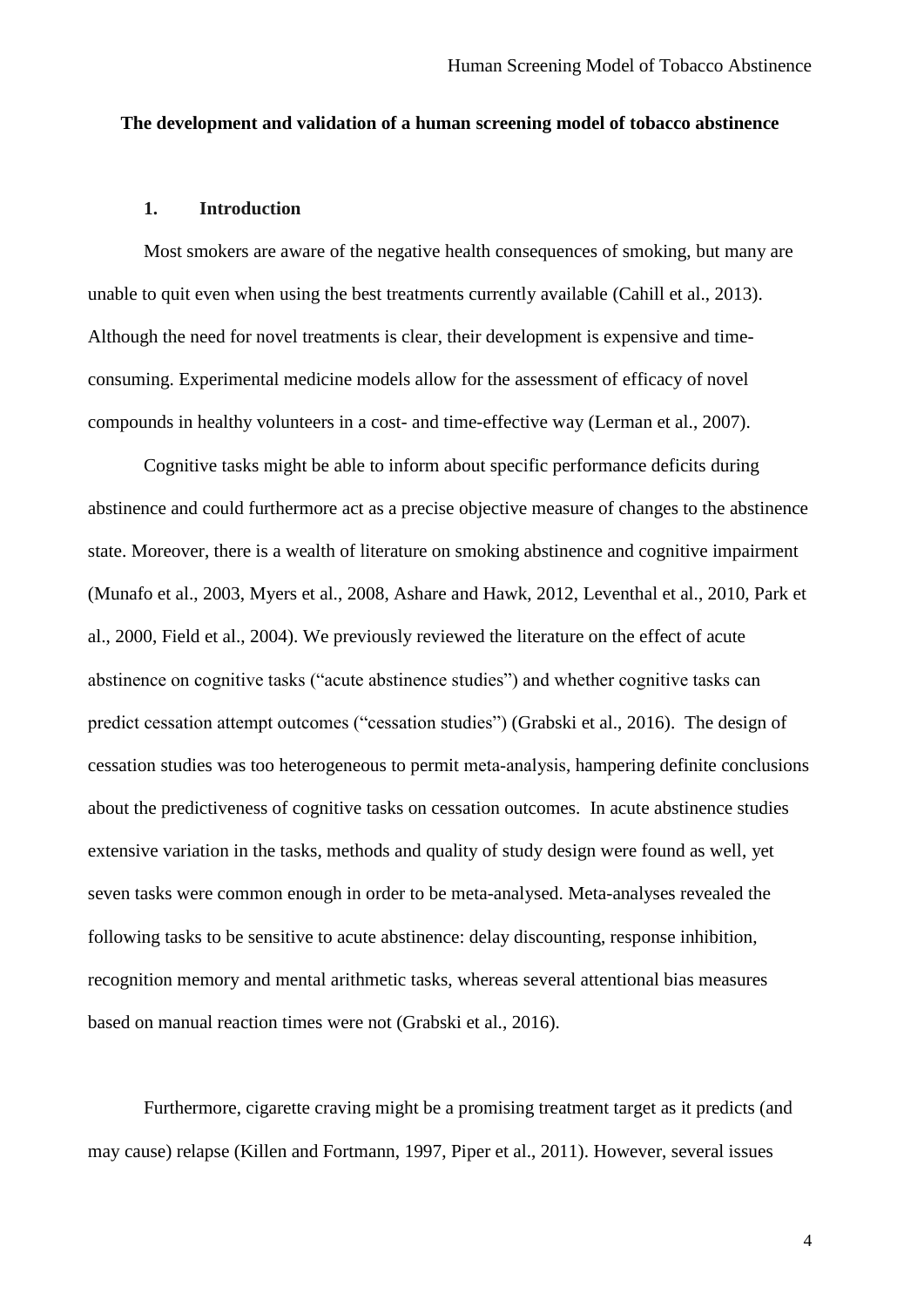need consideration when assessing cigarette craving as an indicator of abstinence. First, it is not well captured by the assessment of one single time point (Adams and Munafo, 2013); second, retrospective assessments are prone to memory bias (Shiffman, 2009); third, the ability of craving to predict relapse is influenced by the abstinence state of the smoker (Gass et al., 2014); and, fourth, the evidence is mixed regarding the sensitivity of craving to approved smoking cessation medications, such as nicotine replacement therapy (NRT), in short-term laboratory procedures (Teneggi et al., 2002). Some of these pitfalls can be avoided by the employment of ecological momentary assessment (EMA) methods, where participants are equipped with a portable device that collects information in their natural environment (Shiffman and Stone, 1998, Stone and Shiffman, 1994), as this would allow for the repeated, real-time assessment of craving (Shiffman et al., 2002, Shiffman and Waters, 2004). However, the risk of self-report bias remains. We therefore propose a screening model for tobacco abstinence including both, ambulatory measures of craving combined with cognitive performance measures, acting as a precise objective validation of the self-report measures

The identification of objective measures of smoking status in combination with ambulatory craving assessments could be used to develop a time efficient screening model for novel smoking cessation treatments and could furthermore inform research efforts to use enhancement of cognitive performance as a treatment intervention (Sofuoglu et al., 2013, Ashare et al., 2014).

Informed by our previous meta-analysis we set up a test battery including the following tasks: a delay discounting task (assessing impulsive decision making), a response inhibition task (assessing impulsive action), an N-back task (assessing working memory), an eye-tracking dotprobe task (assessing attentional bias), an additionally EMA measures of craving severity. As we were previously not able to synthesise evidence on cessation studies we decided to focus on overnight abstinence only (Grabski et al., 2016).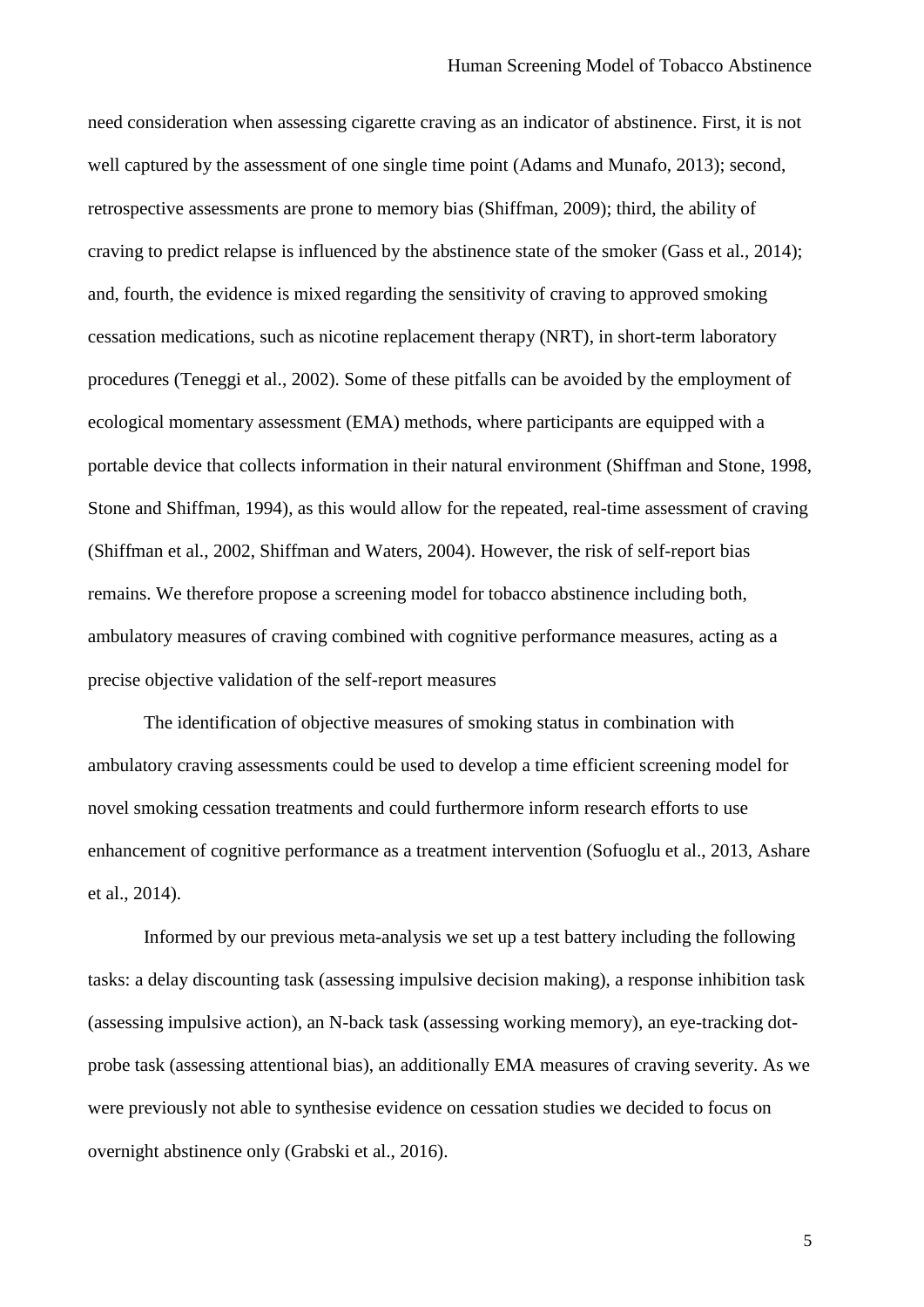In experiment 1, we manipulated acute withdrawal, and hypothesized that smokers would display worse working memory performance, impaired response inhibition, greater delay discounting and greater attentional bias towards smoking related cues over neutral cues in acute abstinence as compared to smoking satiety. In experiment 2, we compared abstinent smokers receiving active nicotine replacement therapy (NRT)—a treatment known to effectively reduce withdrawal symptoms and craving—in one session and placebo NRT in the other. We hypothesised that measures sensitive to acute abstinence in experiment 1 would be normalised in the active condition compared to placebo.

## **2. Experiment 1**

## **2.1. Methods**

## **2.1.1. Participants**

Participants were recruited from the general population. Participants were required to be between 18-60 years of age, have normal visual acuity, smoke a minimum of 5 cigarettes a day, smoke for at least 6 months and smoke within the first hour of waking. Exclusion criteria were currently trying to give up smoking, pregnancy, currently breast feeding or trying to conceive, the use of psychoactive medication, and a response of 'no' to the following statement: "I have no current or previous substance or alcohol misuse or dependence (other than nicotine and cannabis)". Approval was granted by the Faculty of Science Research Ethics Committee at the University of Bristol.

#### **2.1.2. Materials**

Participants completed four tasks – a go/no-go task (assessing impulsive action through manual reaction times) (Hindocha et al., 2018) a delay discounting task (assessing impulsive decision making through decisions on hypothetical monetary rewards delay) (Hindocha et al.,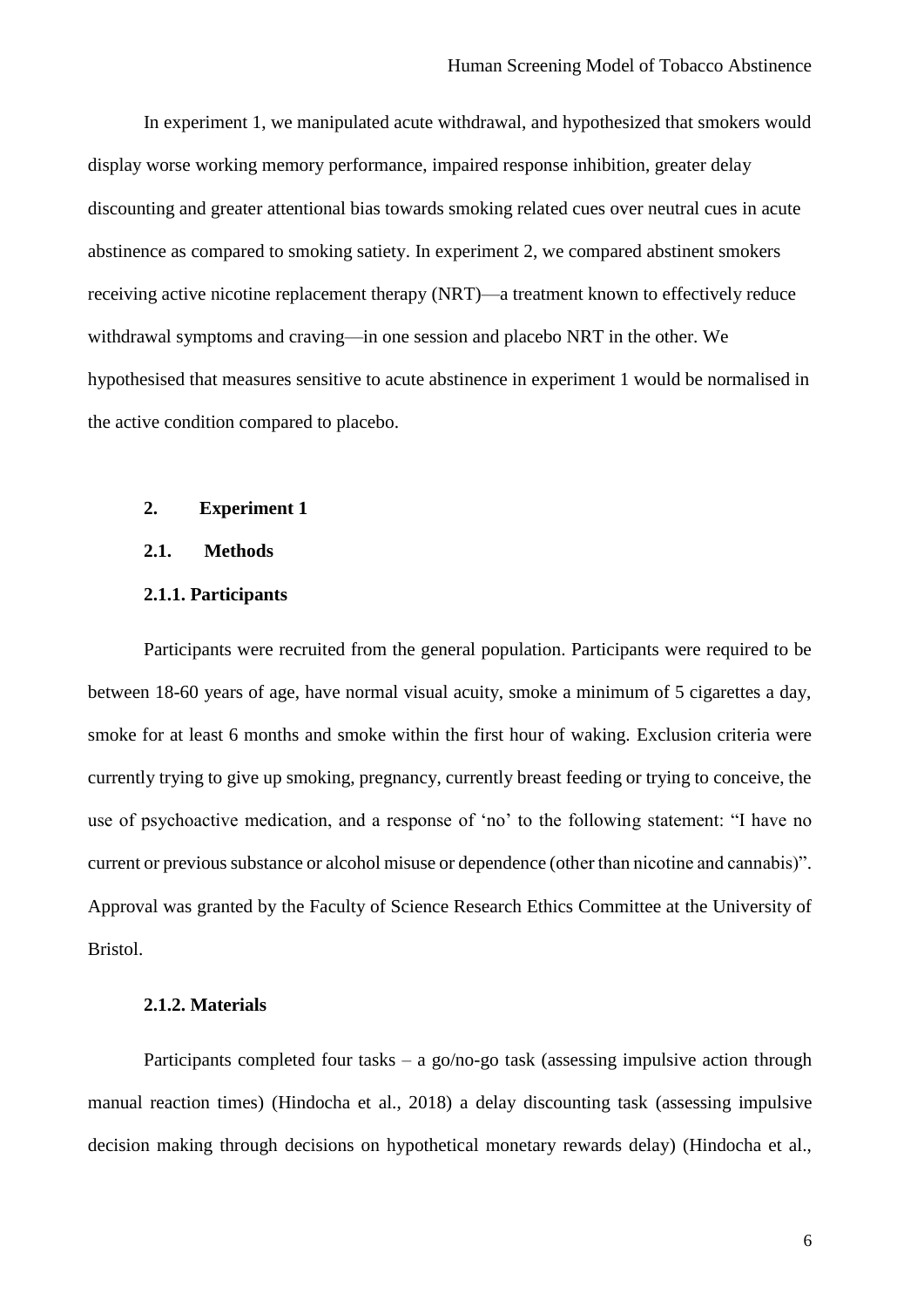2018), an N-back task (assessing working memory of letters), a dot probe task (assessing attentional bias through eye-movements) (Field et al., 2004) and an EMA procedure to assess cigarette craving (Schüz et al., 2013) (for a detailed description of the tasks see Supplementary Material 1).

## **2.1.3. Procedure**

Participants attended two test sessions, approximately one week apart. For one session participants were asked to abstain from smoking from midnight before the test day and throughout the day, while for the other session they were asked to smoke as they usually would. In this way participants in the abstinent condition would be abstinent for a minimum of 8 hours at the start of the laboratory session. The laboratory session lasted approximately two hours and was scheduled to begin in the morning between  $8 - 11$  am. The order of the two sessions was counterbalanced across participants. In the abstinent condition, abstinence from smoking was confirmed with a breath carbon monoxide (CO) sample reading of  $\leq 10$  ppm at the start of the laboratory session and at the end of the test day. If a participant arrived to the abstinent session with a higher CO than the cut-off point the session was cancelled and re-arranged, if possible. In the satiated condition participants were asked to smoke a cigarette 20 minutes before the start of the laboratory session, in order to standardize baseline nicotine levels.

Following these procedures, readiness to quit (Contemplation Ladder) (Biener and Abrams, 1991), dependence (Fagerström Test of Cigarette Dependence, FTCD) (Heatherton et al., 1991) and craving (Questionnaire of Smoking Urges-Brief, QSU-Brief) (Cox et al., 2001) were assessed, after which participants completed the test battery, with the tasks randomized across and constant within participants. After the completion of two tasks participants were asked to take a short break. In the satiated condition participants were instructed to smoke a cigarette outside during the break, in order to prevent withdrawal. After the completion of the remaining test battery participants were provided with a mobile telephone device, which had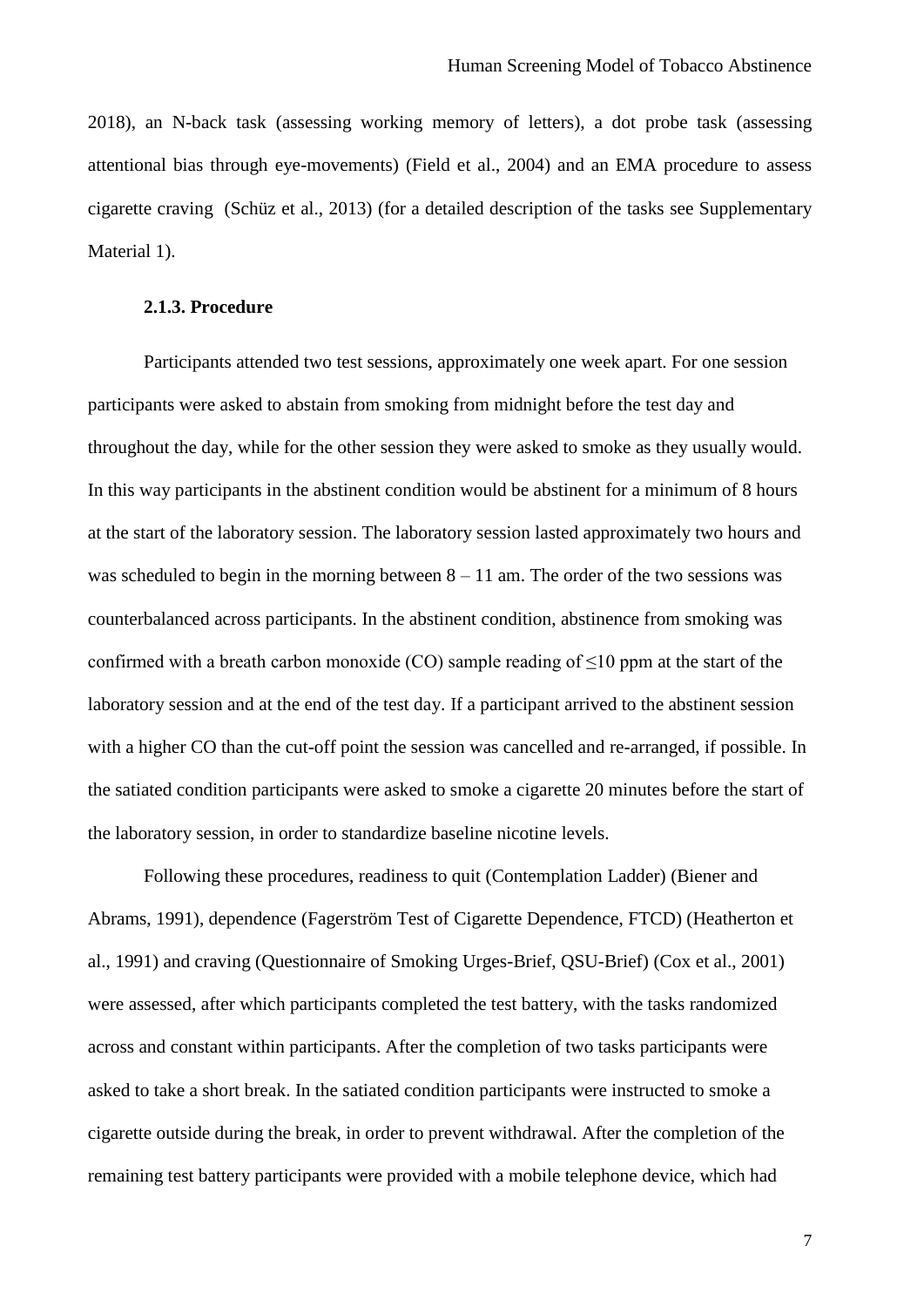custom software running the EMA programme. They were instructed on how to use the device and to bring it back in the late afternoon (4-6 hours later). Participants in the abstinent condition were reminded to abstain from smoking until that time. On return to the laboratory participants were asked to provide another carbon monoxide reading and craving was assessed once more.

## **2.1.4. Statistical Analysis**

Seventy participants were required to achieve 80% power and an alpha-level of 0.05 in order to detect the smallest effect size for the tasks included  $(d = 0.34$  for the delay discounting task) as indicated by a meta-analysis of cognitive tasks sensitive to abstinence (Grabski et al., 2016).

For the go/no-go data, commission errors, omission errors and reaction times in the abstinent and satiated condition were analysed using dependent-samples t-tests. It was hypothesized that commission errors (i.e., false positives) would increase under acute abstinence, as previously reported (Grabski et al., 2016).

For the N-back data, commission errors, omission errors and reaction times in the abstinent and satiated condition were analysed, using dependent-samples t-tests. It was hypothesised that omission errors (i.e., false negatives) would increase under acute abstinence (Grabski et al., 2016).

For the delay discounting task data, the logged discounting parameter k (Odum, 2011) was derived from the indifference points from abstinent and satiated smokers and analyzed using a dependent-samples t-test. It was hypothesised that discounting would increase under acute abstinence (Grabski et al., 2016).

For the dot probe task data, only critical trials were analyzed for both dwell time and bias scores of first saccades. First saccades were analyzed only if the saccade originated from the fixation cross in the center of the screen, this was the case for 88% of all saccades averaged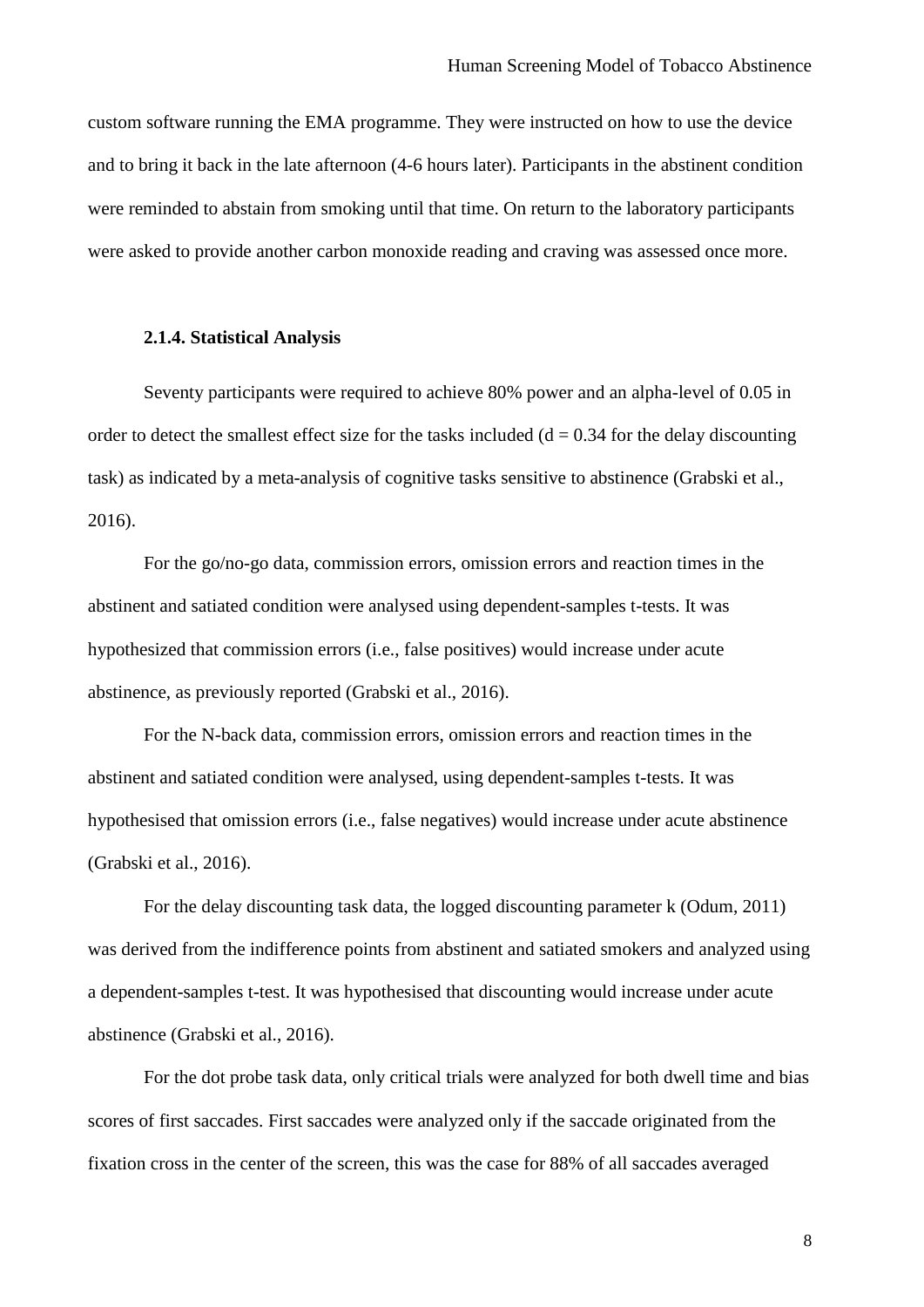across abstinent and satiated sessions. Overall dwell time as well as bias scores of first saccades were each analyzed using a  $2 \times 2$  repeated measures ANOVA. Picture type (smoking, neutral) and abstinence (abstinent, satiated) were included as a within-subject factors for the analyses of both. It was hypothesised that abstinent smokers would spend more time looking at smoking pictures over neutral pictures than satiated smokers (Field et al., 2004).

For the EMA data, differences in craving measures between the abstinent and satiated state in the remote assessment component were analyzed using Generalized Estimating Equations (GEE). GEE are designed to account for the auto-correlation of data in repeatedmeasures designs (Zeger et al., 1988).

All analyses were conducted using R statistical software (Foundation for Statistical Computing, Vienna, Austria). The study protocol was pre-registered at the Open Science Framework [\(https://osf.io/5qgys/](https://osf.io/5qgys)). The data that form the basis of the results presented here are available here: http://data.bris.ac.uk/data, doi XXXX.

#### **2.2. Results**

## **2.2.1. Characteristics of Participants**

We recruited 70 participants (29 female, 41%), with an average age of 21.8 years (SD 5.0). The average FTCD score was 4.4 (SD 1.7) (Heatherton et al., 1991), participants reported they smoked 11 (SD 3.8) cigarettes per day and had a Contemplation Ladder score of 4.0 (SD 0.9) . Due to technical error test battery results of one participant were lost as well as the results of two participants for the N-back task and the delay discounting task. Similarly, we were only able to obtain dot probe eye-tracking data for 60 participants. The EMA assessments from five participants were missing for at least one of the two sessions and therefore excluded.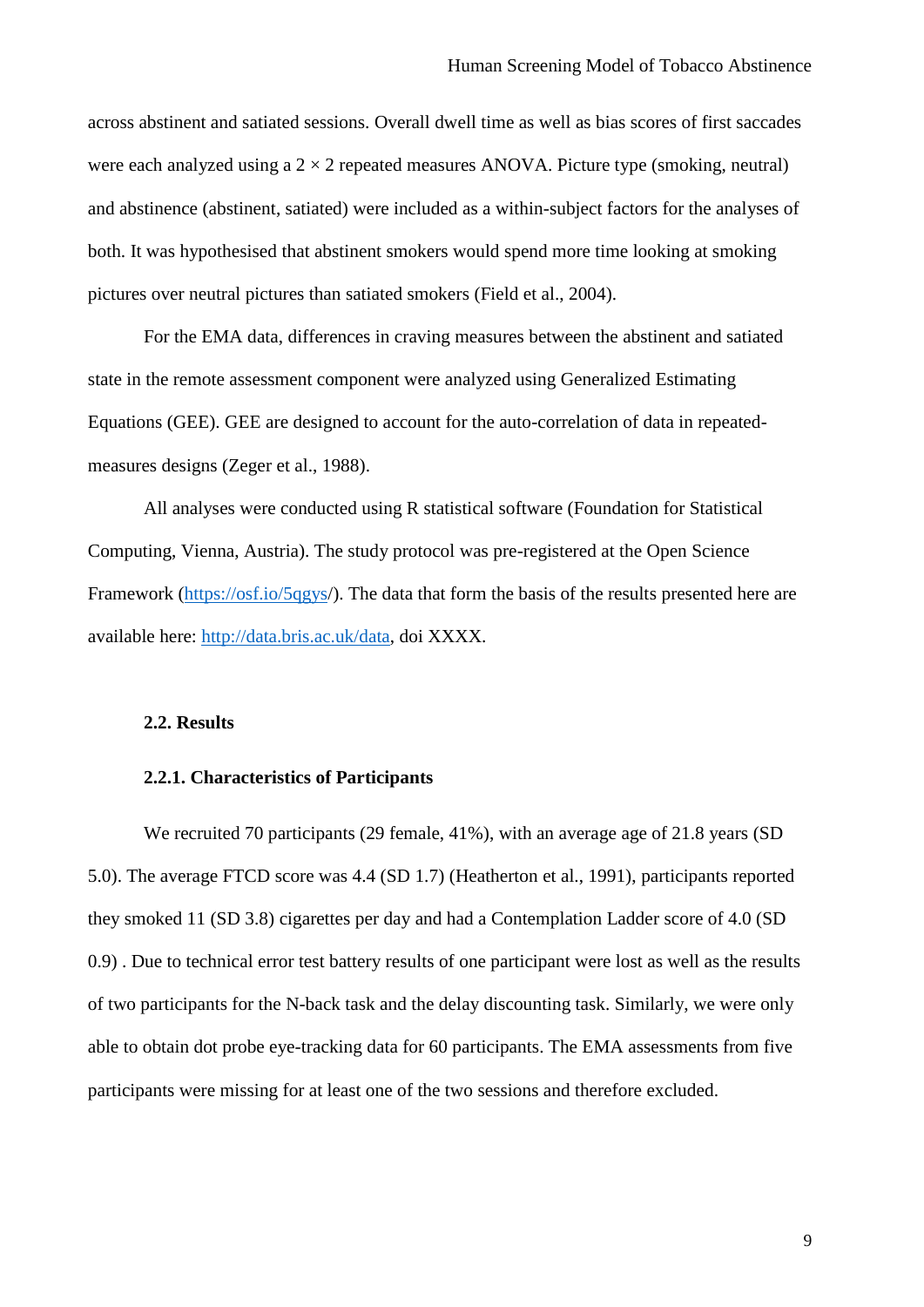The final analysis of the sample therefore comprised 69 participants for the go/no-go task, 67 participants for the N-back and the delay discounting tasks, 60 participants for the dot probe task and 65 for the EMA assessment.

CO sample readings were markedly lower in the abstinence than in the satiated condition, confirming that participants adhered to the abstinence protocol (t[69] = 4.6, p<0.001). The QSU-Brief results show that participants experienced higher cravings during the abstinent than during the satiated condition.  $(t[69] = 4.8, p<0.001)$  (see Table 1).

## **2.2.2. Go/no-go task**

There was evidence for higher commission error rates in the abstinent condition than in the satiated condition (t[68] = -2.16,  $p = 0.034$ ) (see Table 2). Ad-hoc analysis revealed that there were no session – order effects for go/no-go task performance or ambulatory craving assessments. Go/no-go commission error rates and ambulatory measures of craving were not associated (RC = 0.002,  $p = 0.628$ ), nor were go/no-go commission error rate and a craving x condition interaction (RC =  $<$  0.001, p = 0.918).

#### **2.2.3. N-back task.**

There was no clear evidence for a difference omission errors in the abstinent and satiated condition (t[66] = 1.42,  $p = 0.16$ ) (see Table 2).

#### **2.2.4. Delay discounting task.**

There was no clear evidence of a difference between the logged values of the discounting parameter k in the abstinent and satiated conditions (t[66] = 1.24,  $p = 0.25$ ) (see Table 2).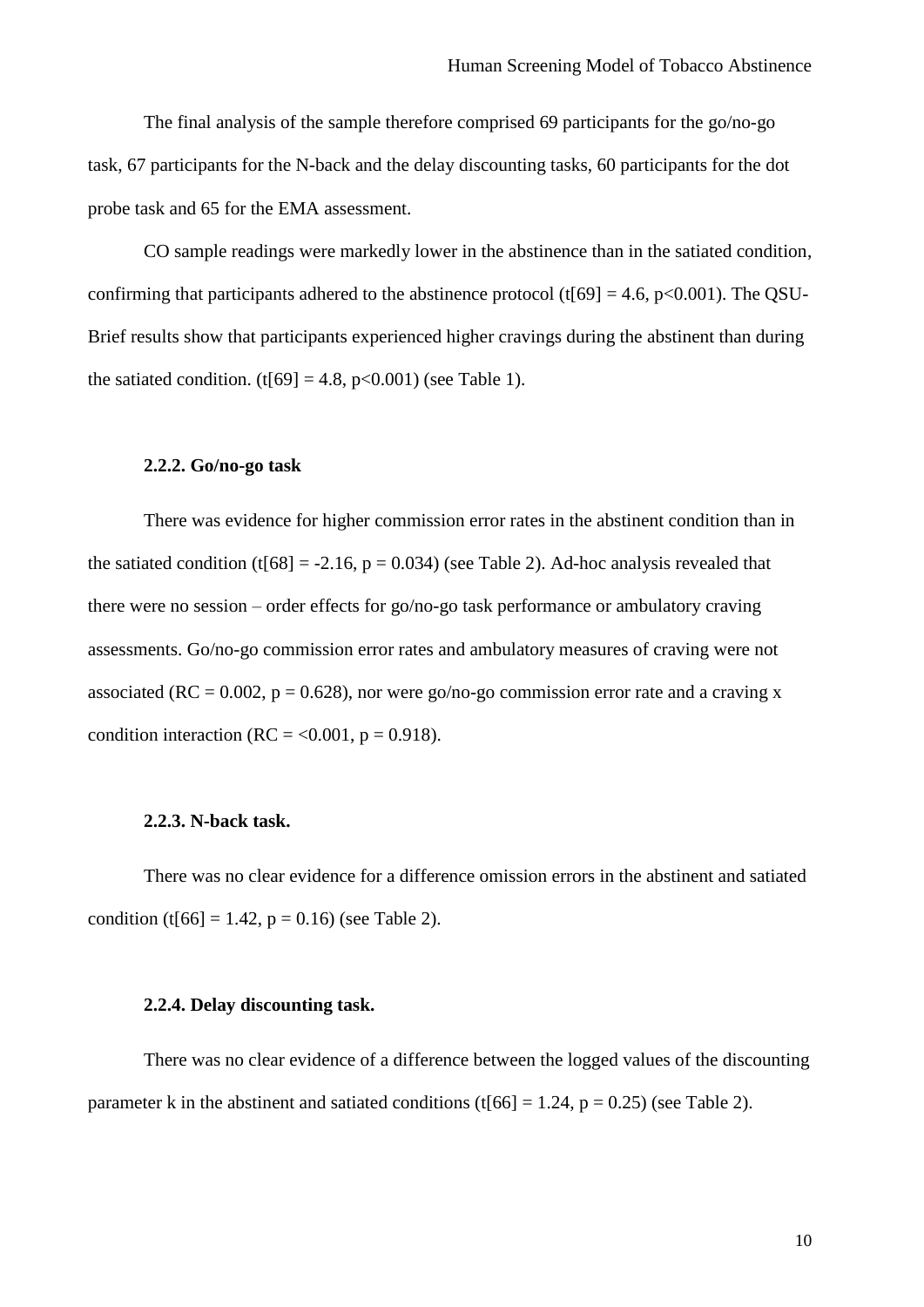#### **2.2.5. Dot probe task**

There was evidence of a main effect of dwell time on picture type  $(F[1, 59] = 53.87, p <$ 0.0001), with more time spent looking at smoking over neutral pictures, but no clear evidence of a main effect of session (F[1, 59] = 0.01,  $p = 0.91$ ), or of a picture  $\times$  session interaction effect  $(F[1,59] = 0.30, p = 0.58)$ . The analysis of first saccade towards the stimuli revealed a main effect of dwell time on picture type  $(F[1, 59] = 55.45, p<0.0001)$ , but no evidence of a main effect of session (F[1, 59] = 0.32, p = 0.57), or of a picture  $\times$  session interaction effect (F[1,59] = 0.87,  $p = 0.35$ ) (for mean differences see Table 2).

## **2.2.6. Ecological momentary assessment**

Each participant received about 4.4 prompts (SD 1.35) per session and the duration between first and last prompt was 3.85 hours (SD 1.49) on average. The number of prompts received did not differ greatly between conditions (N[abstinent] = 298, N[satiated] = 305). Compliance was good with 92% of prompts answered, more prompts were missed in the satiated condition (N[abstinent] = 19, N[satiated] = 33). The mean craving score in the abstinent condition was 75.0 (SD 24.1) and in the satiated condition 41.3 (SD 28.6). The mean craving score for the very first prompt received was 74.93 (SD) in the abstinent condition and 44.70 (SD 28.68) in the satiated condition.

Smoking condition (abstinent versus satiated) was found to be highly predictive of craving levels ( $RC = -33.39$ ,  $p < 0.0001$ ) when included as the only predictor of craving in the model. Time (minutes since midnight) was not found to predict craving when added to the model  $(RC = 0.02; p = 0.160)$ . There was weak evidence for an abstinence  $\times$  time interaction term (RC)  $= -0.04$ ;  $p = 0.061$ ). The decrease of the effect of condition on craving in model 3 is likely due to multicollinearity, which inflated the standard error (see Table 3).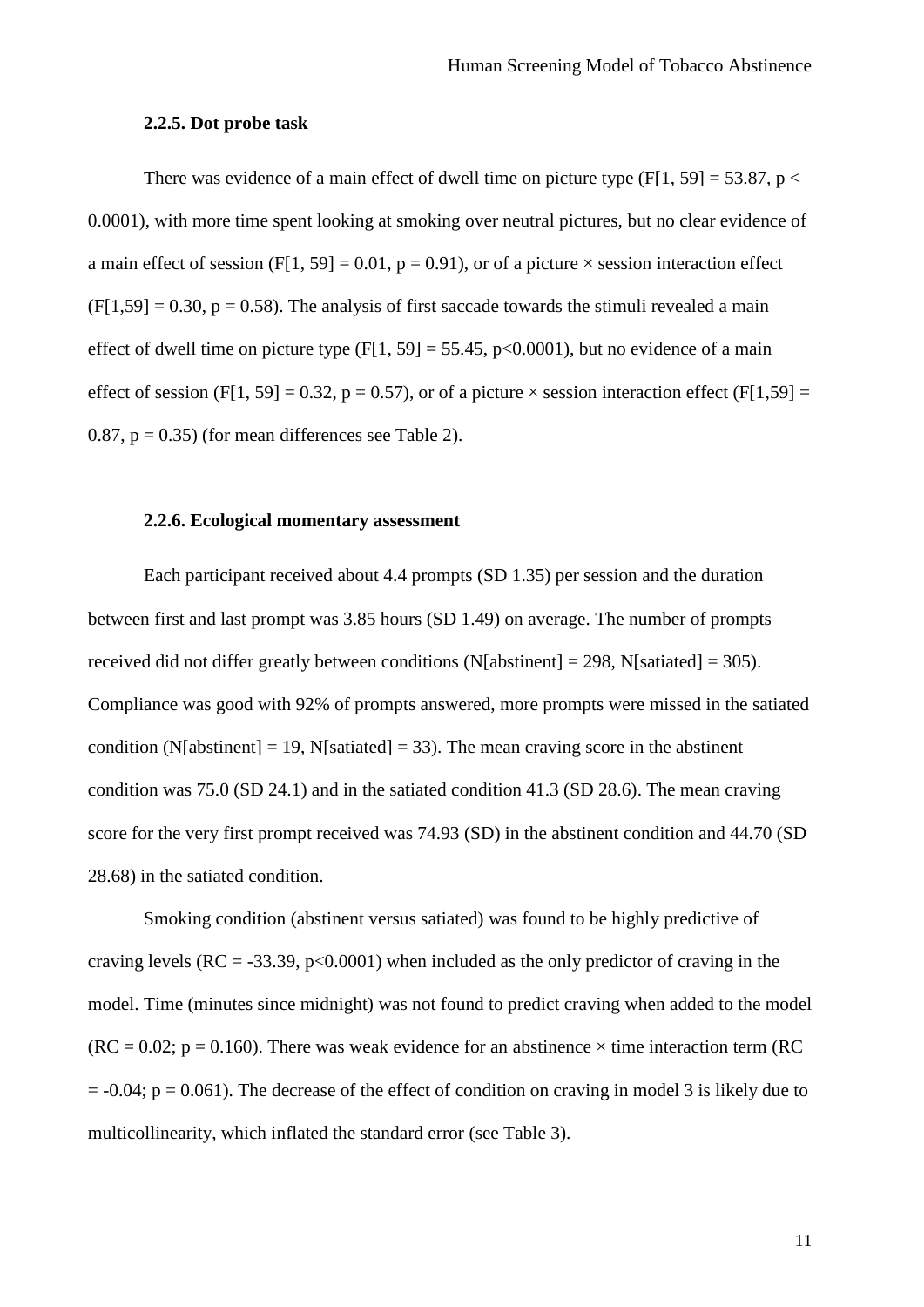### **2.3. Discussion Experiment 1**

Response inhibition performance on the go/no-go task and ambulatory craving levels were sensitive to acute abstinence in regular smokers, whereas N-back, delay discounting and dot probe eye-tracking performance were not. In experiment 2, we investigated whether these results would be echoed when comparing abstinent smokers randomised to receive active NRT versus placebo.

#### **3. Experiment 2**

#### **3.1. Methods**

Methods were identical to those in experiment 1 unless indicated otherwise. Approval was granted by the Faculty of Science Research Ethics Committee at the University of Bristol.

## **3.1.1. Procedure**

Participants attended two sessions about 1 week apart. On both sessions participants had to abstain from smoking from midnight before the test session until the end of the testing day, requiring to abstain for a minimum of 8 hours before the start of the session. In one session participants received an NRT patch (14 mg) and nasal spray (10 mg/ml), on the other session a matching placebo patch and spray (Rusan Pharma, Ltd.). The order of the two sessions was counterbalanced across participants, and participants were blind to treatment condition. The two sessions were identical in procedure: They were scheduled to begin in the morning between 8 – 11 am. The patches were applied to the participants' arm at the beginning of the test session, then they were asked to use the nasal spray once. A 30-minute break was scheduled, to ensure sufficiently high blood levels of nicotine before the laboratory assessments. The laboratory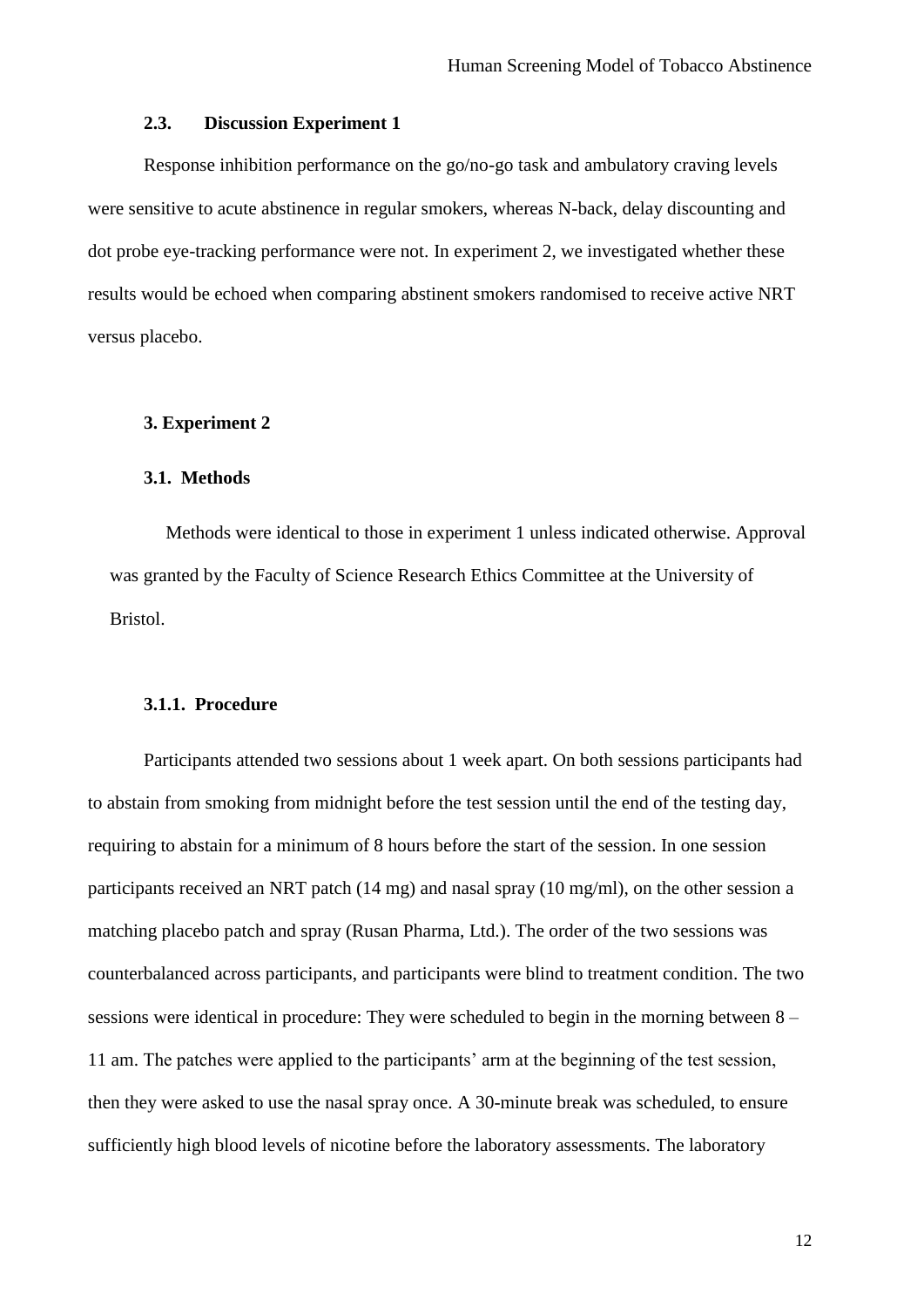assessment lasted about 2 hours. After the completion of the laboratory assessments participants were instructed to use the spray throughout the day whenever they experienced cravings. On return to the test-site the patch was removed, the nicotine spray collected and times of use of the spray recorded.

## **3.1.2. Statistical Analysis**

Analysis procedures were identical to those described for Experiment 1. The study protocol was pre-registered at the Open Science Framework [\(https://osf.io/apsjx/\)](https://osf.io/apsjx/). The data that form the basis of the results presented here http://data.bris.ac.uk/data, doi XXXX.

### **3.2. Results**

#### **3.2.1. Characteristics of participants**

We recruited 70 participants (38 female, 54%), with an average age of 22.5 years (SD 6.3). The average FTCD score (Heatherton et al., 1991) was 3.4 (SD 1.5), participants reported that they smoked 9.3 cigarettes per day (SD 3.5) and had a Contemplation Ladder score (Cox et al., 2001) of 4.4 (SD 1.0) (see Table 1).Participants in the placebo condition reported using the nasal spray 1.41 times on average and in the active condition 0.78 times over the course of the afternoon (Table 1).

Four participants dropped out of the study because they were unable to tolerate the treatment. These participants were replaced. On all occasions this was during the active NRT condition, and all four participants named nausea as the main reason for deciding to discontinue. Their daily intake was on average 8.7 cigarettes (SD 1.8), and thus only slightly lower than the average of the overall study sample.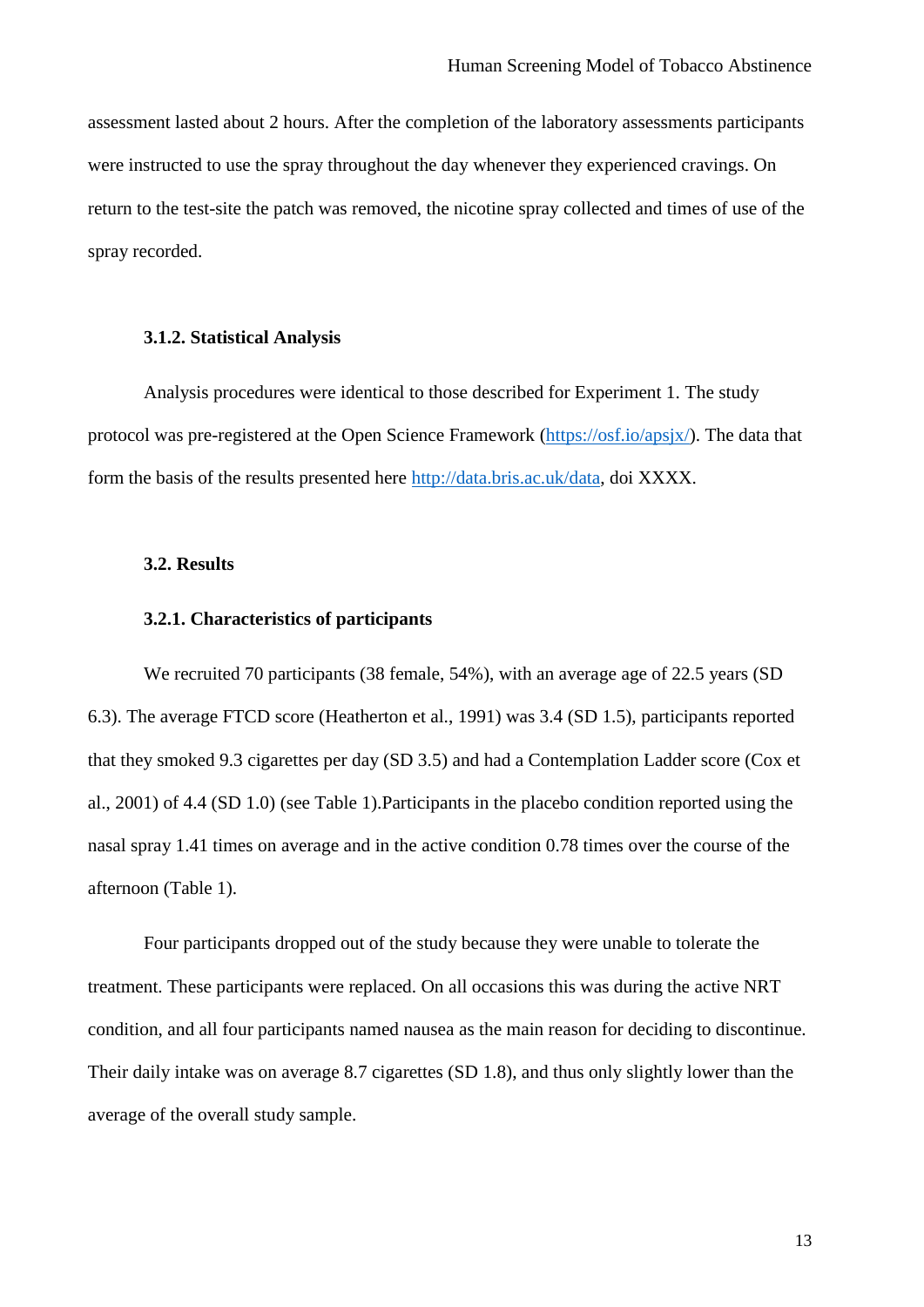The results of one participant for the delay discounting task, three participants for the go/no-go and the N-back tasks, and seven participants for the eye-tracking task were missing due to technical error. For the EMA assessment data from eight participants were missing for at least one of the two sessions and therefore excluded. The final sample for analysis therefore comprised 69 participants for the delay discounting task, 67 participants for the N-back and the go/no-go task, 63 participants for the dot probe task and 62 for the EMA assessment. The results of the QSU-brief indicate that craving levels were comparable in both treatment conditions in the morning but increased in the afternoon only in the placebo condition, whereas they decreased slightly in the NRT condition (see Table 1).

## **3.2.2. Pharmacological intervention**

The mean use of placebo nasal spray was  $1.41$  times  $(SD=1.0)$  and of the active nasal spray 0.78 (SD=0.84). Several participants reported the sensation of the active nasal spray to be unpleasant. The patch generally seemed to be tolerated well. Participants guessed administration of active NRT correctly most of the time (80%), but were less accurate when guessing allocation of placebo (60%).

#### **3.2.3. Go/no-go task**

There was evidence for higher error rates in the placebo condition than in the active NRT condition (t[66 ] = 2.32,  $p = 0.024$ ) (see Table 4.). Ad-hoc analysis revealed that there were no session – order effects for go/no-go task performance or ambulatory craving assessments. Go/no go commission error rates and ambulatory measures of craving were not associated ( $RC = 0.010$ ,  $p = 0.192$ ), and neither were go/no-go commission error rate and a craving x treatment interaction (RC =  $0.002$ , p =  $0.828$ ).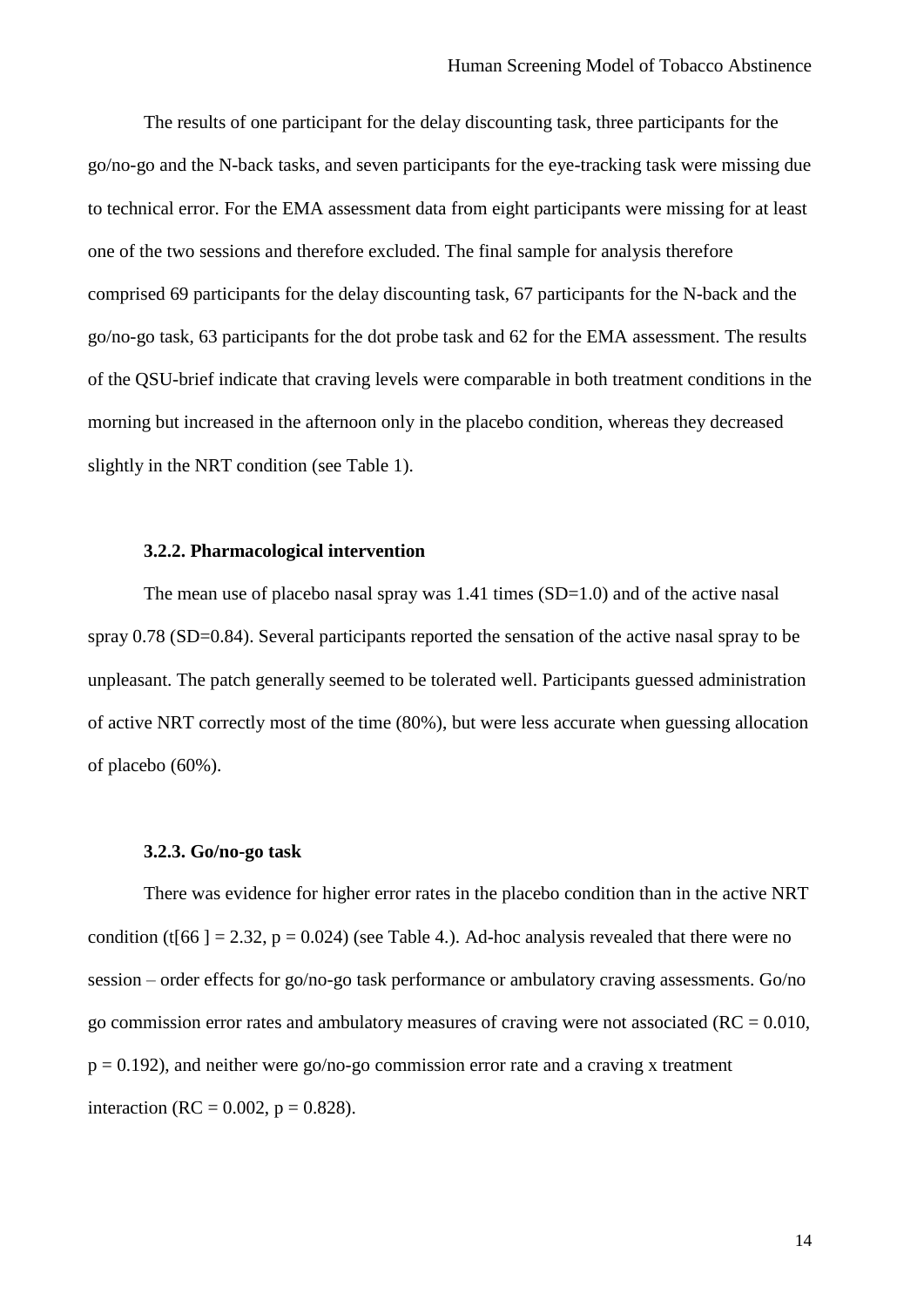#### **3.2.4. N-back task**

There was no clear evidence of a difference between omission errors in the active NRT and placebo condition (t[66] =  $0.42$ , p =  $0.67$ ) (see Table 4).

#### **3.2.5. Delay discounting task**

For the delay discounting task, there was no clear evidence of a difference between the logged values of the discounting parameter k in the active NRT and placebo conditions (t[68]  $=$ 0.66,  $p = 0.51$ ) (see Table 4).

## **3.2.6. Dot probe task**

There was strong evidence of a main effect of dwell time on picture type  $(F[1, 62] =$ 22.67,  $p < 0.0001$ ), with more time spent looking at smoking over neutral pictures and of a main effect of session (F[1, 62] = 8.11,  $p = 0.006$ ), with participants in the placebo condition spending more time looking at pictures regardless of type. There was no clear evidence of a picture  $\times$ session interaction effect (F[1,62] = 0.73, p = 0.40). There was strong evidence of a main effect of picture type on direction of first saccade (F[1, 62] = 13.14,  $p < 0.001$ ), but no clear evidence of a main effect of session (F[1, 62] = 0.05, p = 0.82), or of a picture  $\times$  session interaction effect  $(F[1,62] = 1.10, p = 0.31)$  (for mean differences see Table 4).

#### **3.2.7. Ecological momentary assessment**

Each participant received about 4.3 prompts (SD 1.70) per session and the duration between first and last prompt was 3.52 hours (SD 1.51) on average The number of prompts received did not differ greatly between conditions (N[placebo] = 269, N[active NRT] = 257). Compliance was good with 89 % of all prompts answered, more prompts were missed in the placebo than in the active condition (N[placebo] = 31, N[active] = 21). The mean craving score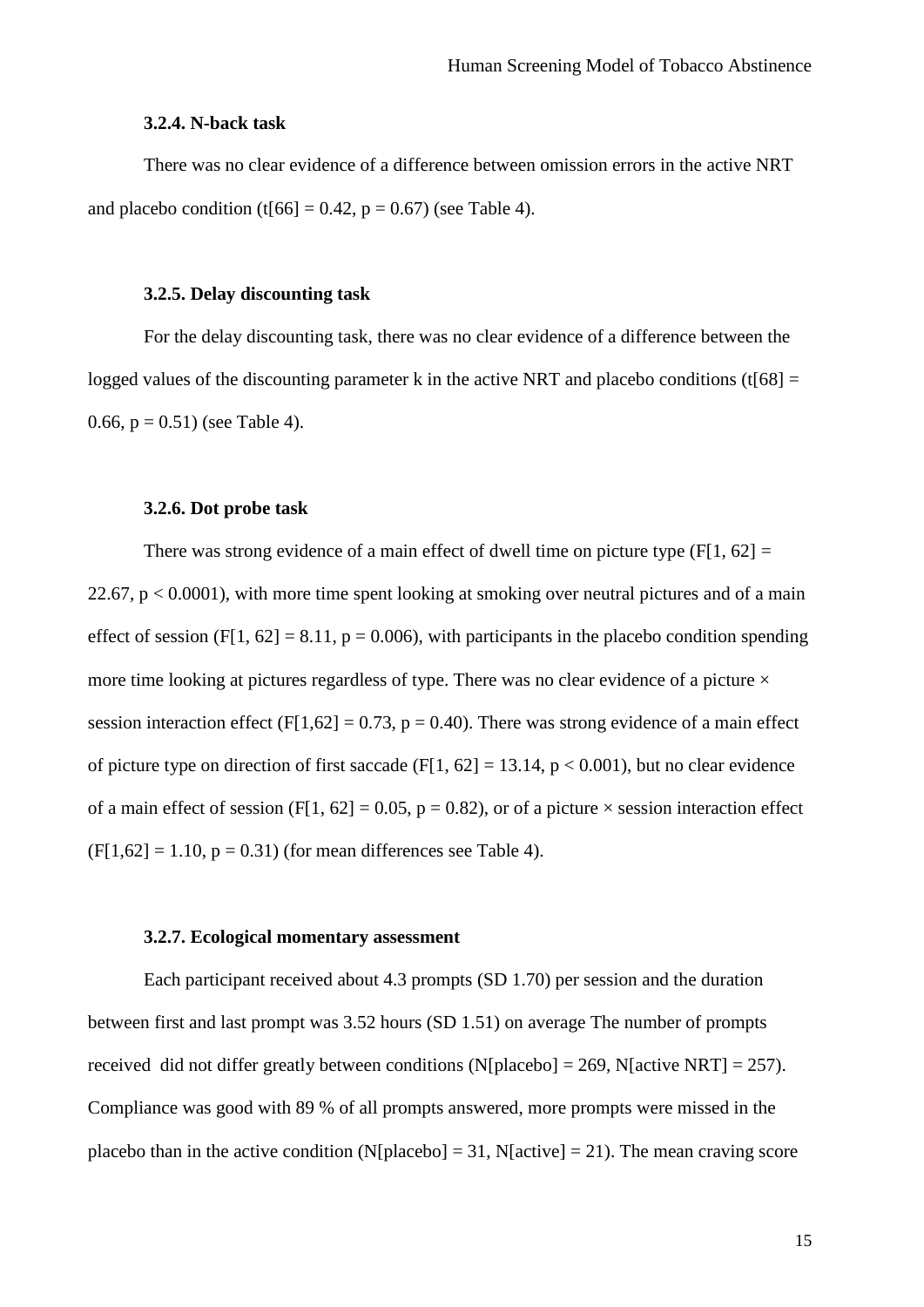in the placebo condition was 73.5 (SD 20.4) and in the NRT active condition 54.4 (SD 27.5). The mean craving score for the very first prompt received was 74.72 (SD 20.45) in the placebo condition and 50.88 (SD 8.85) in the active NRT condition.

Treatment condition (active NRT versus placebo) was found to be highly predictive of craving levels ( $RC = -18.59$ ,  $p < 0.0001$ ) when included as the only predictor of craving in the model, with those in the NRT group reporting significantly lower levels of craving. Time was also found to weakly predict craving when added to the model ( $RC = 0.01$ ,  $p = 0.013$ ), by slightly increasing. There was weak evidence for an effect of the condition  $\times$  time interaction term ( $RC = 0.02$ ,  $p = 0.066$ ). The decrease of the effect of treatment on craving in model 3 is likely due to multicollinearity, which inflated the standard error (see Table 5).

## **3.3 Discussion**

Our go/no-go data indicated that commission error rate is sensitive to nicotine administration during smoking abstinence, while our EMA data indicated that ambulatory measures of cigarette craving are highly sensitive to nicotine administration during acute abstinence. There was no clear evidence that the N-back, delay discounting or dot probe task performance were sensitive to treatment.

#### **4. General Discussion**

The effects of changes to the abstinence state on cognitive task performance and craving in smokers were investigated in order to support the development of a human screening model of smoking abstinence. We found an increase in craving during acute abstinence in experiment 1 and during placebo NRT administration in experiment 2. We furthermore found a decline in go/no-go task performance during acute abstinence in experiment 1 and during administration of placebo NRT in experiment 2, even though this effect was much smaller. Delay discounting,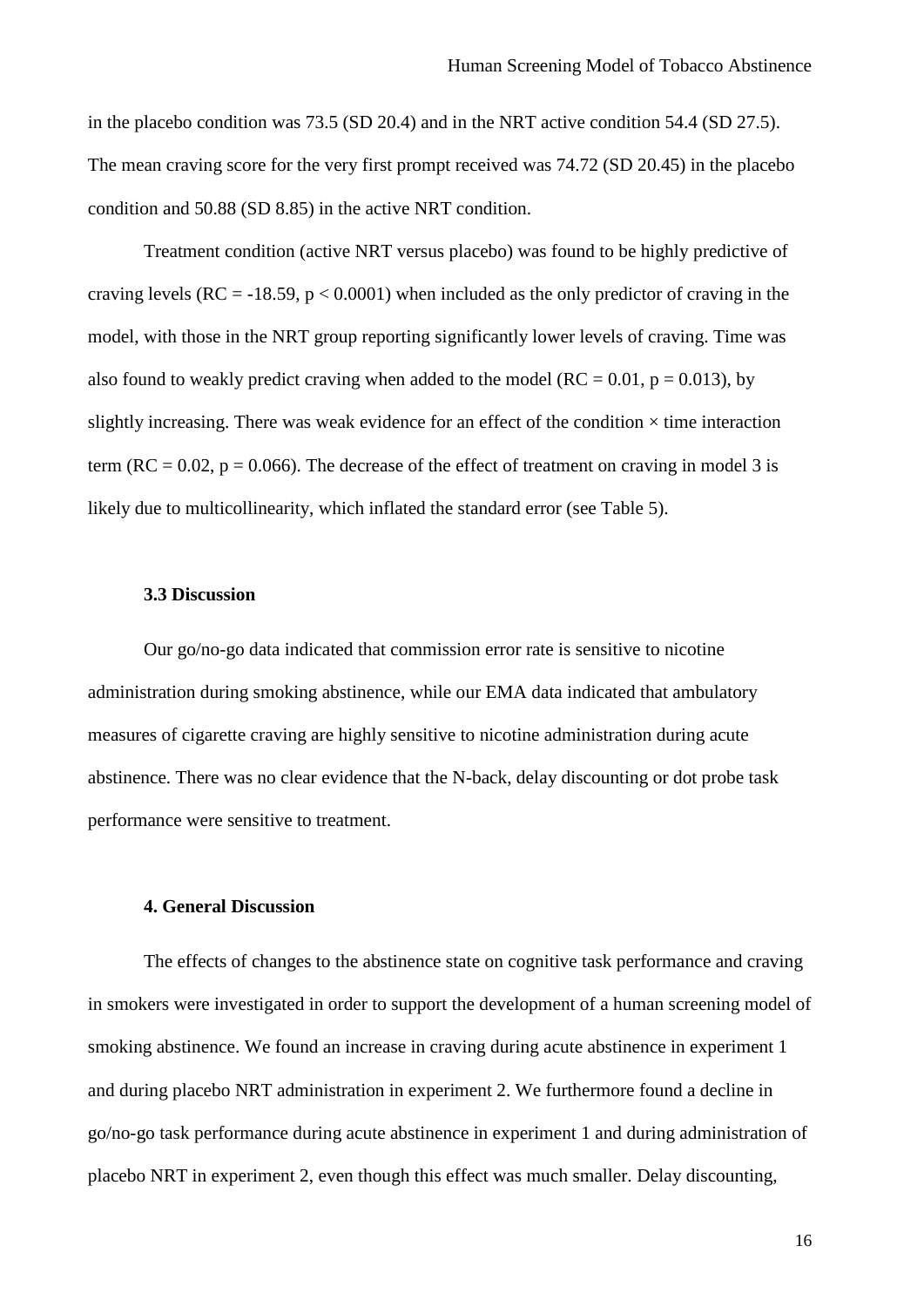working memory and attentional bias task performance were not found to be sensitive to either acute abstinence or nicotine administration.

The increase of ambulatory ratings of cigarette craving during tobacco abstinence and decrease during NRT administration is in line with previous findings (Shiffman et al., 2006). This supports the assumption that craving levels assessed by EMA might be more sensitive to NRT in a short-term abstinence setting than when assessed using other methods (Teneggi et al., 2002). However, contrary to our expectations we did not find a strong effect of time on craving levels in the abstinent condition in experiment 1 and in the placebo condition in experiment 2. One potential explanation for this is that craving levels might have reached a ceiling at the start of the EMA, due to the relatively late start in the day of the EMA assessment and the smoking cues used in the preceding task battery. This is supported by the observation that the first craving levels recorded were already close to mean craving levels in both the abstinent condition in experiment 1 and the placebo condition in experiment 2.

The decrements found on the go/no-go task in abstinent smokers are likely a result of impaired response inhibition rather than general cognitive impairments, as we only found the hypothesized difference between conditions in commission error rates and no difference on other measures, such as reaction times or omission errors (Smith et al., 2014) in both experiments. Our finding that attentional bias, measured via eye-movements, was not affected by acute abstinence is consistent with previous findings showing that attentional bias measures for substance-related cues have poor internal reliability (Ataya et al., 2012). The fact that the effect of abstinence on go/no-go performance was relatively small and that none of the other cognitive measures, identified by a systematic review of the literature, were affected by acute abstinence aligns with conclusions from our previous work: research on acute abstinence and cognitive performance should give higher priority to statistical power and focus on the replication of results (Grabski et al., 2016).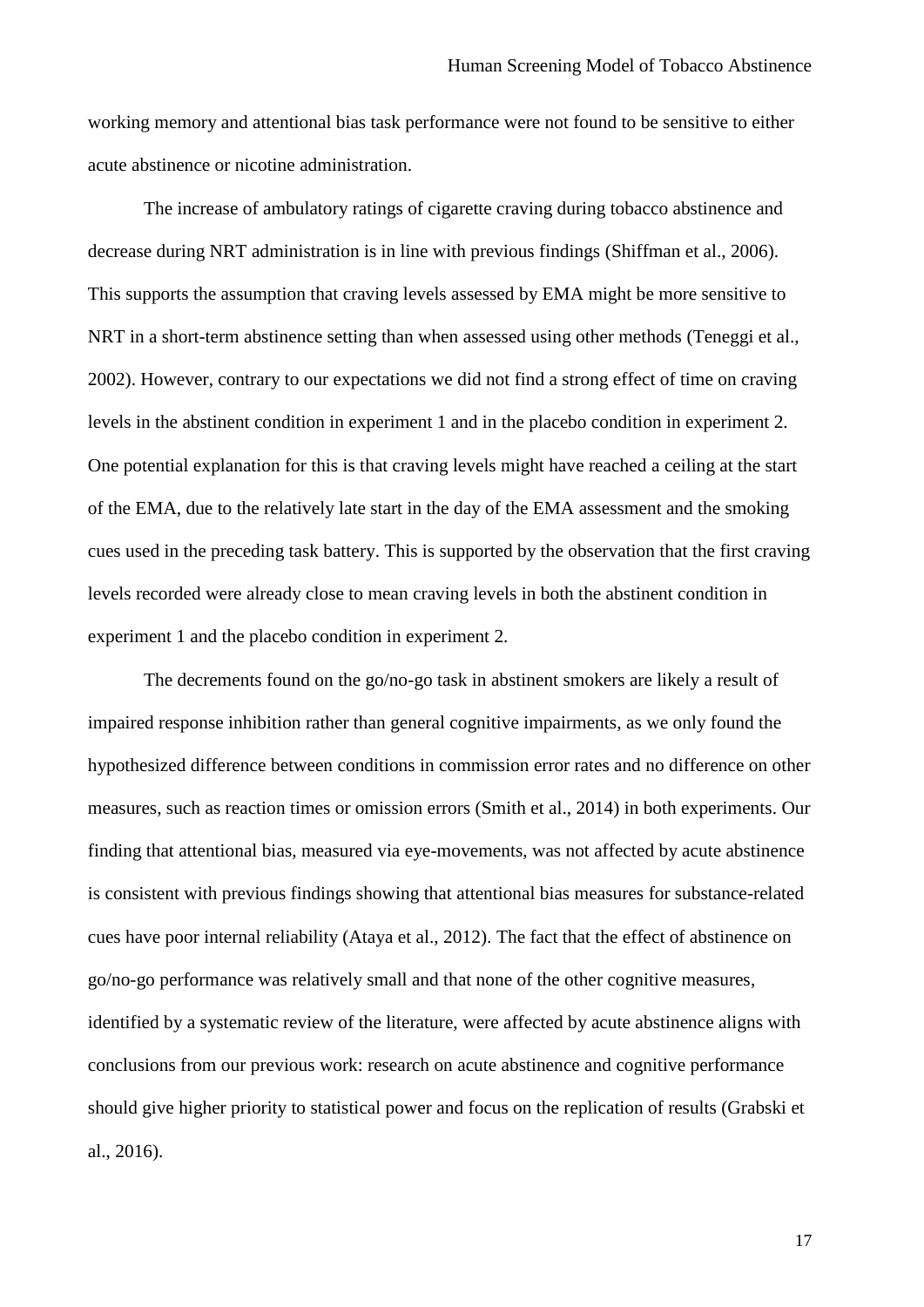Interestingly go/no-go performance and craving levels were not associated with each other. This could be due to the fact that they represent different abstinence phenotypes, but generally the two measures described should be compared with caution as there were considerable differences both in the number of assessments (single vs multiple time points) as well as the assessment methodology (lab-based vs experience sampling).

The effect of abstinence was much more pronounced for measures of craving than for go/no-go performance in both experiments. Despite this we would argue for retaining both of these components in the model: Firstly, the difference in magnitude might partially be driven by the differences in assessment method discussed above. Secondly, and more importantly, an objective validation of self-report measures is a crucial addition to a treatment screening model, especially given the difficulty of adequately blinding non-pharmacological as well as pharmacological treatments (Bello et al., 2016). Arguably an objective performance measure is not as likely to be influenced by participants correctly guessing treatment allocation as a subjective performance measure.

Future studies might investigate ambulatory assessments of craving, and potentially other measures related to smoking withdrawal such as negative affect or stress, as well as go/no-go task performance, which will allow for a better comparisons between the two model components. Furthermore, well-controlled studies assessing the relationship between the model components and smoking cessation outcomes would increase the model's ecological validity. This could inform on whether increasing go/no-go task performance to aid cessation, similar to efforts of decreasing craving, might be a worthwhile target for interventions as proposed previously (Ashare et al., 2014; Sofuoglu, DeVito, Waters, & Carroll, 2013).

A particular strength of this series of experiments is the agnostic approach taken in the set-up of the cognitive task battery. The decision on which tasks to include was preliminarily based on findings from a previous systematic review, making the rationale comprehensible and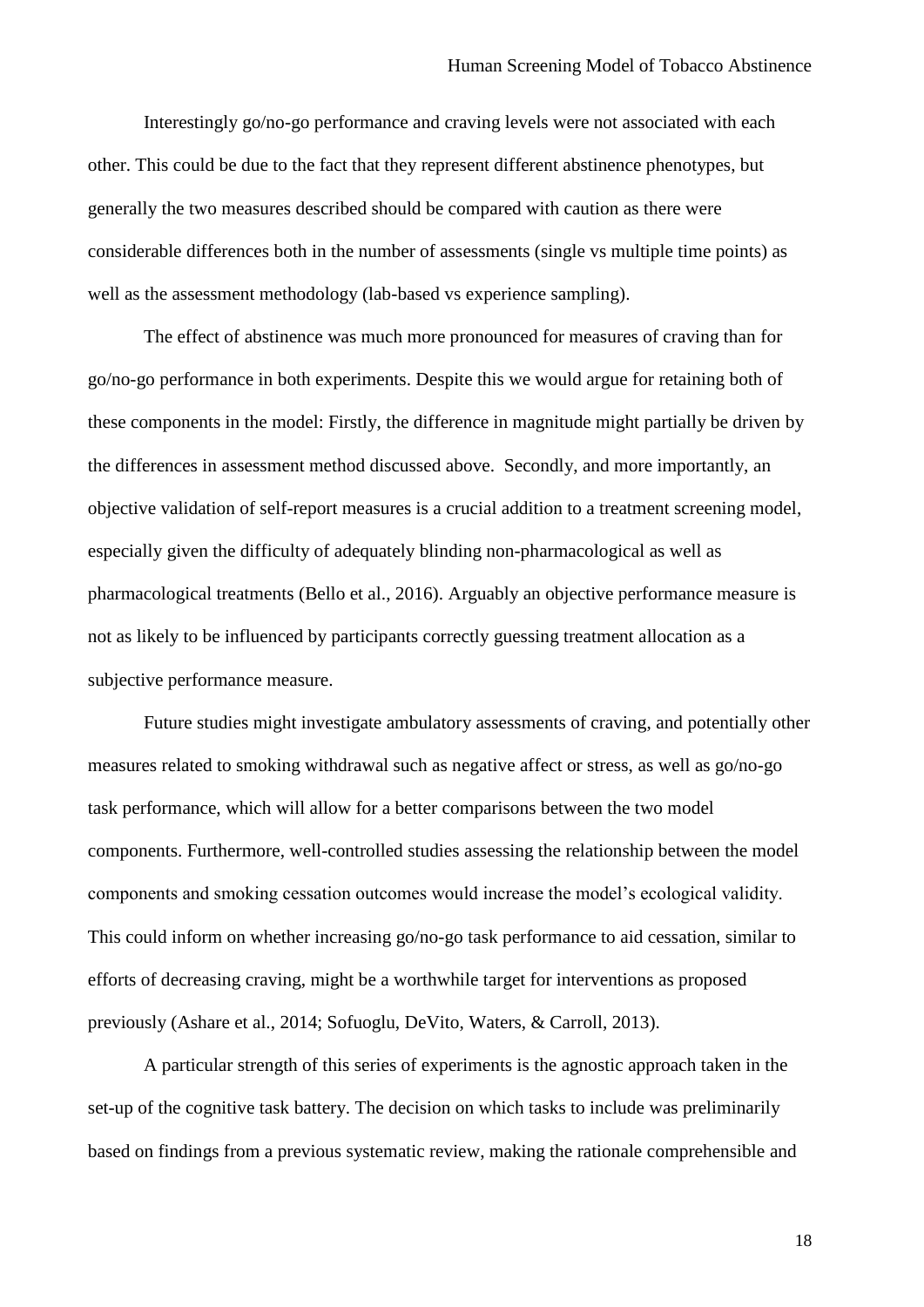objective. Given the lack of a predominant theory predicting and explaining how specific cognitive domains might be affected during tobacco abstinence this was considered the ideal procedure to identify cognitive tasks reliably sensitive to changes in the withdrawal state.

For both experiments the following limitations apply: First, the short-term design of both experiments does not allow conclusions about whether any of the changes observed actually relate to subsequent smoking cessation, which should be addressed in further research. For example, the current findings could be combined with a longer term experimental medicine model of abstinence, such as developed by Perkins and colleagues (Perkins et al., 2006). Second, the inclusion criterion of a minimum of five cigarettes smoked per day might have caused a sample with relatively low tobacco dependence, which could have influenced the results, as task performance decrements have been found to be exacerbated in heavier smokers (Sweitzer et al., 2008). Third, the inclusion of less demanding versions of performance tasks, such as a 1-back version of the N-back, next to the 2-back version could have elucidated whether sensitivity to abstinence was associated with task difficulty. Fourth, screening for medication or recreational drug use was done via self-report only. Furthermore recent use of permitted drugs (eg. cannabis) was not recorded. Fifth, both studies were not double-blind. The first experiment did not allow for the blinding of neither participants nor the researcher, and in the second experiment only participants were blinded to the NRT condition. Furthermore, we were not able to tailor the nicotine dose according to the dose participants were accustomed to. Thus, for some participants the dose might have been either too high or too low, both of which could result in decrements of task performance, introducing uncontrolled error to the results. Related to the previous point, the exclusion of four participants (5% of those tested) due to adverse reactions to the active NRT might have introduced bias to our sample as smokers who are able to tolerate the treatment in combination with lengthy laboratory test sessions might also differ on other aspects from the general smoking population. Lastly, the current study design does not allow for an investigation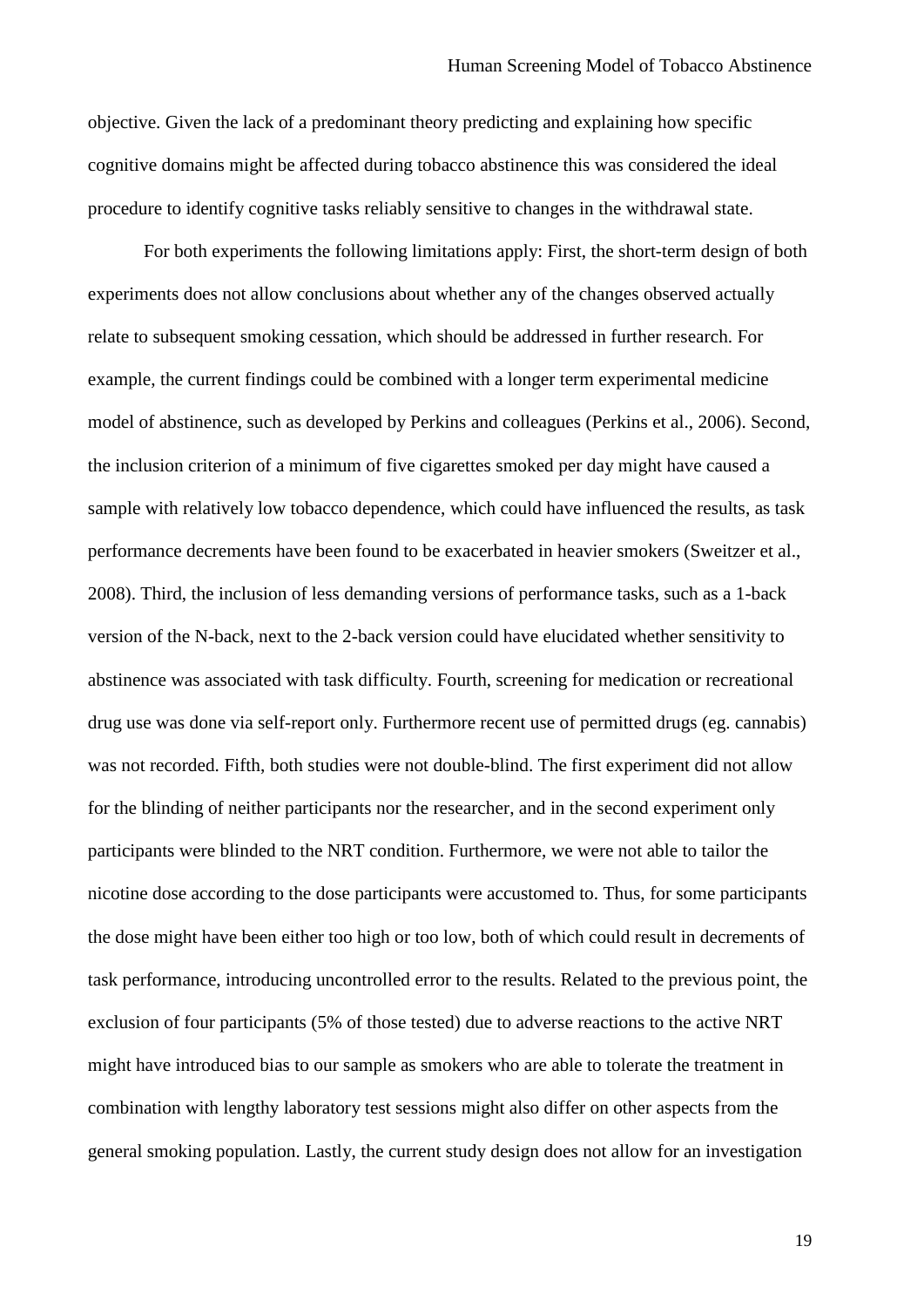on whether changes in task performance were due to withdrawal or an 'offset effect' (Hughes, 2007) (i.e., sustained changes following drug cessation, rather than the transient effects of withdrawal). Whether the effects of abstinence are transient is difficult to determine in a shortterm study. Nevertheless, whether the changes in go/no-go task performance and craving observed are a direct result of withdrawal or an offset effect should not affect the value of our findings as they could both drive relapse, and could therefore act as an indicator of treatment results.

Novel smoking cessation treatments are an important way to improve population health. Our findings from two separate experimental studies converge to suggest that go/no go task performance as well as ambulatory cravings assessments are reliably sensitive to acute abstinence in smokers. Future studies should investigate whether these changes in the abstinent state are predictive of smoking cessation success. This model might then be utilized to preliminarily screen novel smoking cessation methods.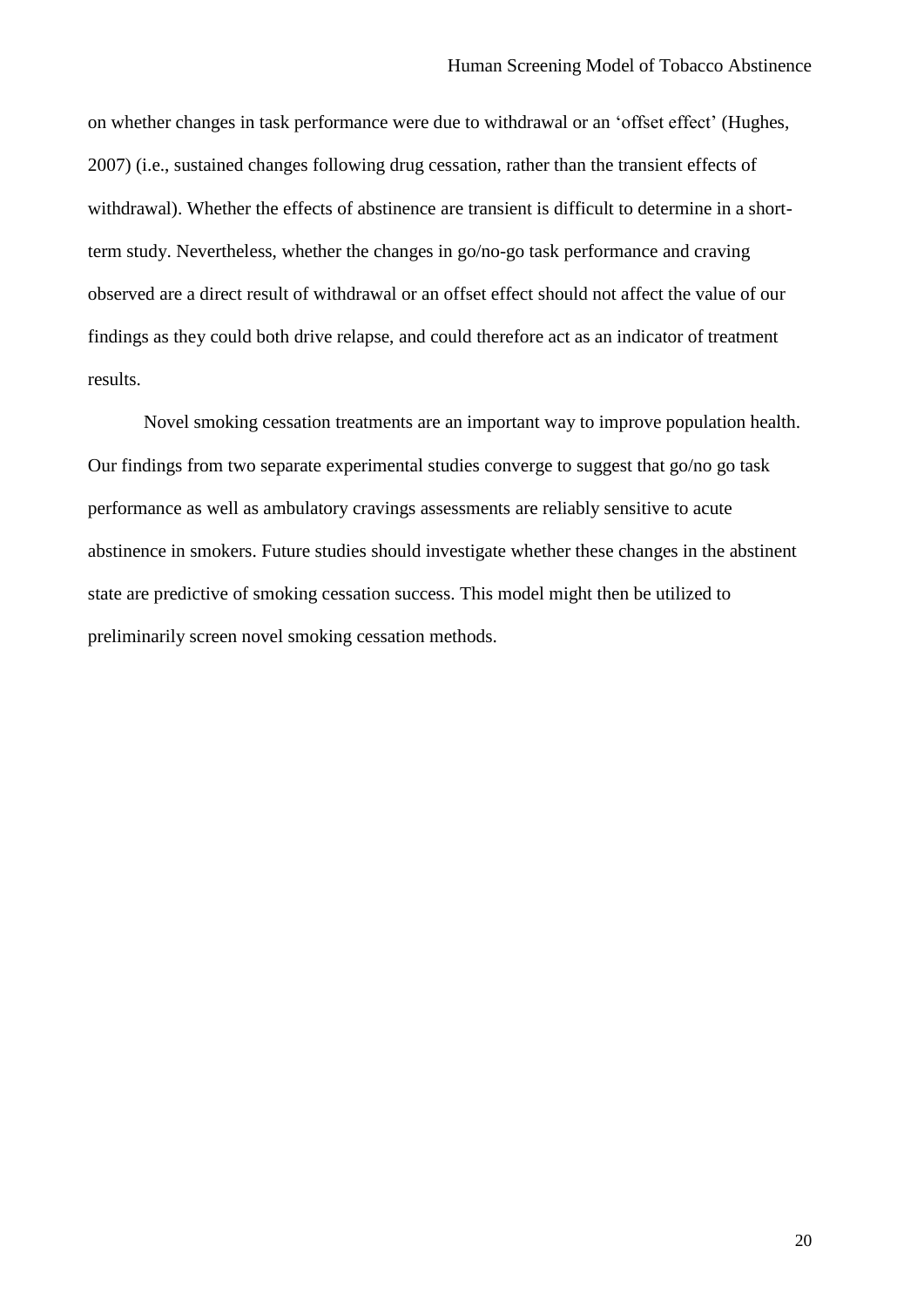#### **References**

- Adams, S. and Munafo, M. R. 2013. Will peak provoked craving prove superior to cuereactivity? *Addiction,* 108**,** 1027-1028.
- Ashare, R. L., Falcone, M. and Lerman, C. 2014. Cognitive function during nicotine withdrawal: Implications for nicotine dependence treatment. *Neuropharmacology,* 76**,** 581-591.
- Ashare, R. L. and Hawk, L. W., Jr. 2012. Effects of smoking abstinence on impulsive behavior among smokers high and low in ADHD-like symptoms. *Psychopharmacology (Berl.),* 219**,** 537-47.
- Bello, S., Wei, M., Hilden, J. and Hróbjartsson, A. 2016. The matching quality of experimental and control interventions in blinded pharmacological randomised clinical trials: a methodological systematic review. *BMC Med. Res. Methodol.,* 16**,** 18.
- Biener, L. and Abrams, D. B. 1991. The Contemplation Ladder: validation of a measure of readiness to consider smoking cessation. *Health Psychol.,* 10**,** 360.
- Cahill, K., Stevens, S., Perera, R. and Lancaster, T. 2013. Pharmacological interventions for smoking cessation: an overview and network meta‐analysis. *The Cochrane Library*.
- Cox, L. S., Tiffany, S. T., Christen, A. G. J. N. and Research, T. 2001. Evaluation of the brief questionnaire of smoking urges (QSU-brief) in laboratory and clinical settings. 3**,** 7-16.
- Field, M., Mogg, K. and Bradley, B. P. 2004. Eye movements to smoking-related cues: effects of nicotine deprivation. *Psychopharmacology (Berl.),* 173**,** 116-123.
- Gass, J. C., Motschman, C. A. and Tiffany, S. T. 2014. The relationship between craving and tobacco use behavior in laboratory studies: A meta-analysis. *Psychol. Addict. Behav.,* 28**,** 1162.
- Grabski, M., Curran, H. V., Nutt, D. J., Husbands, S. M., Freeman, T. P., Fluharty, M. and Munafò, M. R. 2016. Behavioural tasks sensitive to acute abstinence and predictive of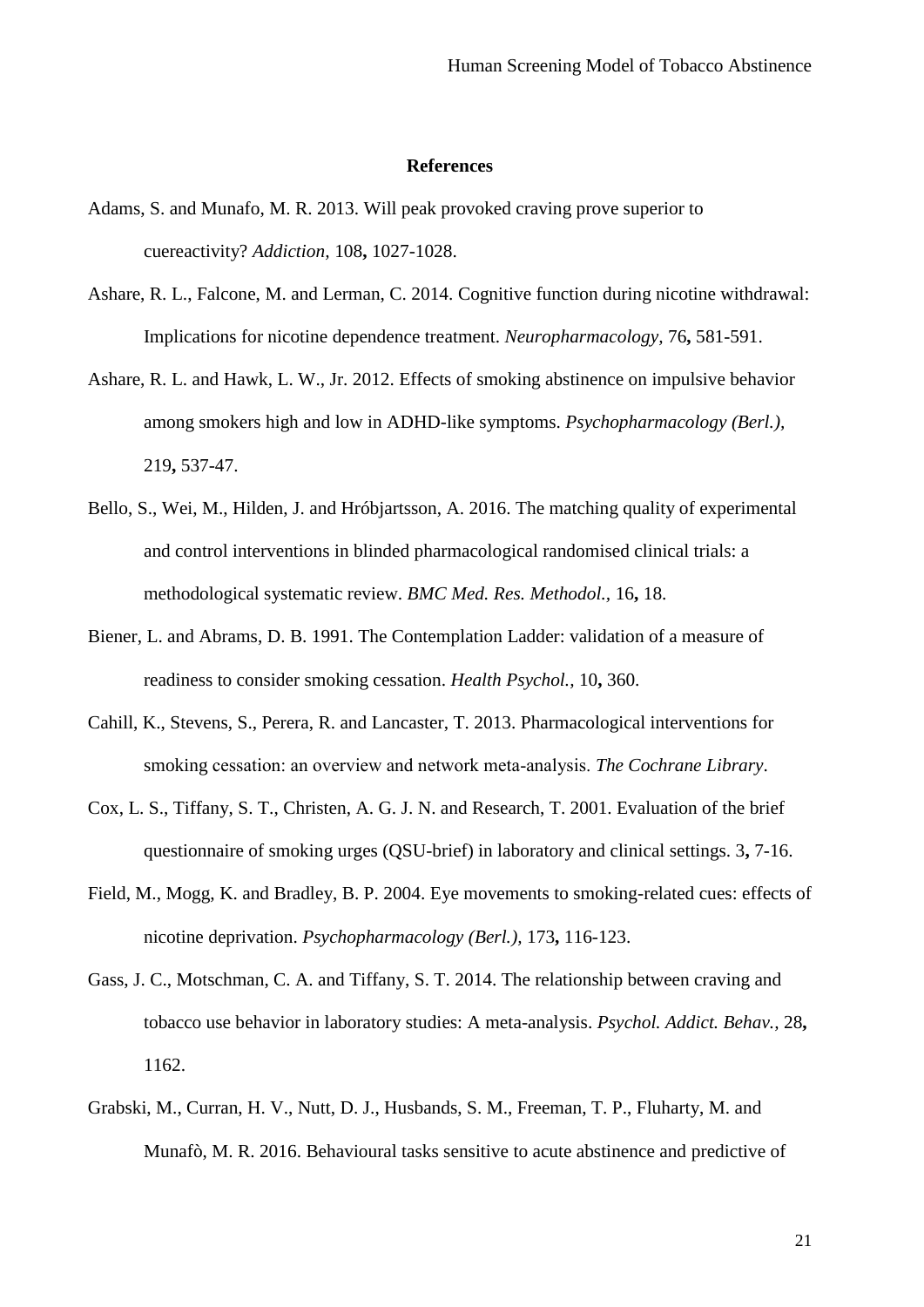smoking cessation success: a systematic review and meta‐analysis. *Addiction,* 111**,** 2134- 2144.

- Heatherton, T. F., Kozlowski, L. T., Frecker, R. C. and Fagerström, K. 1991. The Fagerström test for nicotine dependence: a revision of the Fagerstrom Tolerance Questionnaire. *Br. J. Addict.,* 86**,** 1119-1127.
- Hindocha, C., Freeman, T., Grabski, M., Crudgington, H., Davies, A., Stroud, J., Das, R., Lawn, W., Morgan, C. and Curran, H. J. S. R. 2018. The effects of cannabidiol on impulsivity and memory during abstinence in cigarette dependent smokers. 8**,** 7568.
- Hughes, J. R. 2007. Effects of abstinence from tobacco: valid symptoms and time course. *Nicotine & Tobacco Research,* 9**,** 315-327.
- Killen, J. D. and Fortmann, S. P. 1997. Craving is associated with smoking relapse: findings from three prospective studies. *Exp. Clin. Psychopharmacol.,* 5**,** 137.
- Lerman, C., Lesage, M. G., Perkins, K. A., O'malley, S. S., Siegel, S. J., Benowitz, N. L. and Corrigall, W. A. 2007. Translational research in medication development for nicotine dependence. *Nature reviews Drug discovery,* 6**,** 746-762.
- Leventhal, A. M., Waters, A. J., Moolchan, E. T., Heishman, S. J. and Pickworth, W. B. 2010. A quantitative analysis of subjective, cognitive, and physiological manifestations of the acute tobacco abstinence syndrome. *Addict. Behav.,* 35**,** 1120-30.
- Munafo, M., Mogg, K., Roberts, S., Bradley, B. P. and Murphy, M. 2003. Selective processing of smoking-related cues in current smokers, ex-smokers and never-smokers on the modified Stroop task. *Journal of Psychopharmacology,* 17**,** 310-6.
- Myers, C. S., Taylor, R. C., Moolchan, E. T. and Heishman, S. J. 2008. Dose-related enhancement of mood and cognition in smokers administered nicotine nasal spray. *Neuropsychopharmacology,* 33**,** 588-98.

Odum, A. L. 2011. Delay discounting: I'm ak, you're ak. *J. Exp. Anal. Behav.,* 96**,** 427-439.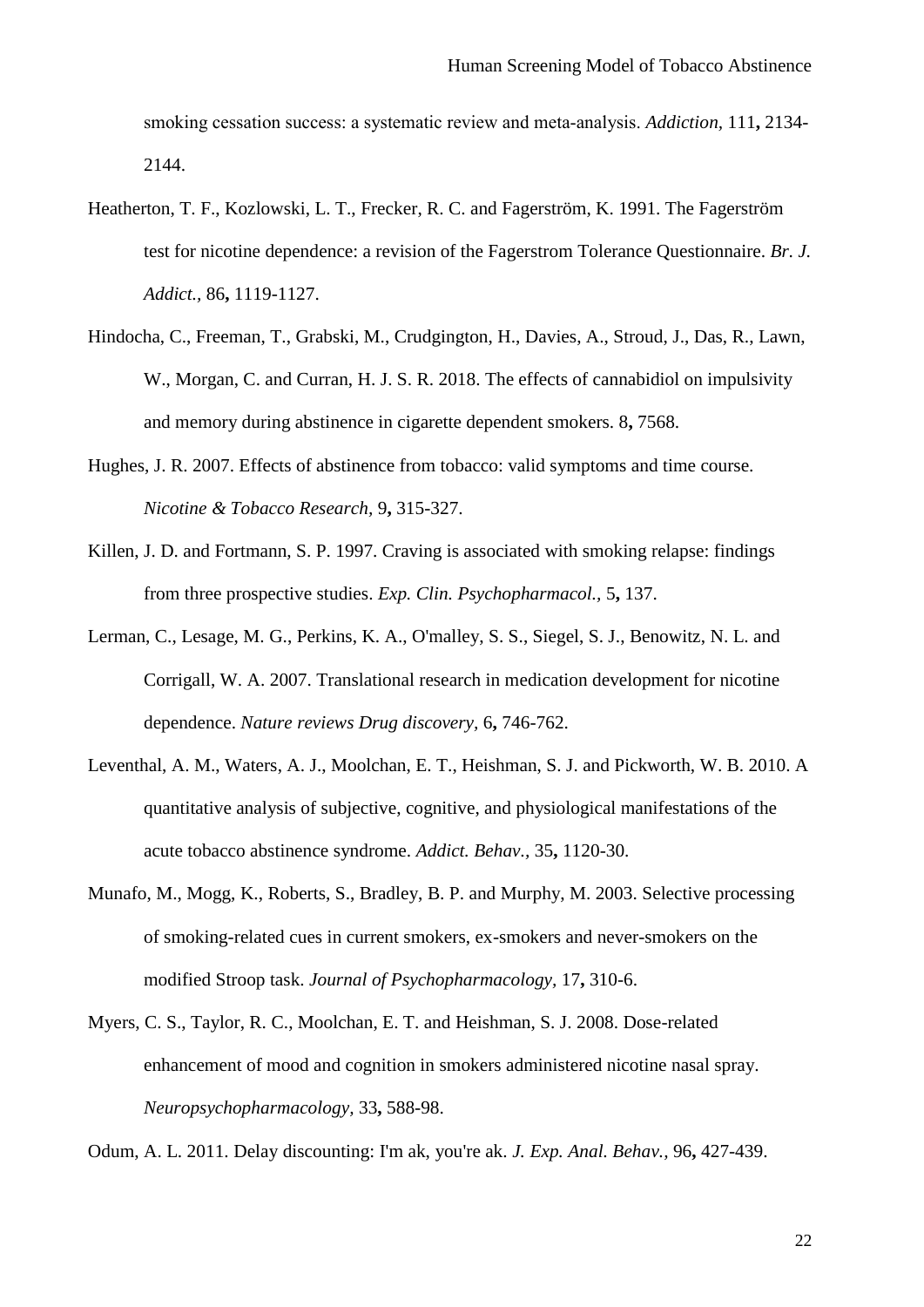- Park, S., Knopick, C., Mcgurk, S. and Meltzer, H. Y. 2000. Nicotine impairs spatial working memory while leaving spatial attention intact. *Neuropsychopharmacology,* 22**,** 200-9.
- Perkins, K. A., Stitzer, M. and Lerman, C. 2006. Medication screening for smoking cessation: a proposal for new methodologies. *Psychopharmacology (Berl.),* 184**,** 628-636.
- Piper, M. E., Schlam, T. R., Cook, J. W., Sheffer, M. A., Smith, S. S., Loh, W.-Y., Bolt, D. M., Kim, S.-Y., Kaye, J. T. and Hefner, K. R. 2011. Tobacco withdrawal components and their relations with cessation success. *Psychopharmacology (Berl.),* 216**,** 569-578.
- Schüz, N., Walters, J. A., Frandsen, M., Bower, J., Ferguson, S. G. J. N. and Research, T. 2013. Compliance with an EMA monitoring protocol and its relationship with participant and smoking characteristics. 16**,** S88-S92.
- Shiffman, S. 2009. How many cigarettes did you smoke? Assessing cigarette consumption by global report, time-line follow-back, and ecological momentary assessment. *Health Psychol.,* 28**,** 519-526.
- Shiffman, S., Ferguson, S. G., Gwaltney, C. J., Balabanis, M. H. and Shadel, W. G. 2006. Reduction of abstinence-induced withdrawal and craving using high-dose nicotine replacement therapy. *Psychopharmacology (Berl.),* 184**,** 637-644.
- Shiffman, S., Gwaltney, C. J., Balabanis, M. H., Liu, K. S., Paty, J. A., Kassel, J. D., Hickcox, M. and Gnys, M. 2002. Immediate antecedents of cigarette smoking: an analysis from ecological momentary assessment. *J. Abnorm. Psychol.,* 111**,** 531.
- Shiffman, S. and Stone, A. A. 1998. Introduction to the special section: Ecological momentary assessment in health psychology. *Health Psychol.,* 17**,** 3.
- Shiffman, S. and Waters, A. J. 2004. Negative affect and smoking lapses: a prospective analysis. *J. Consult. Clin. Psychol.,* 72**,** 192.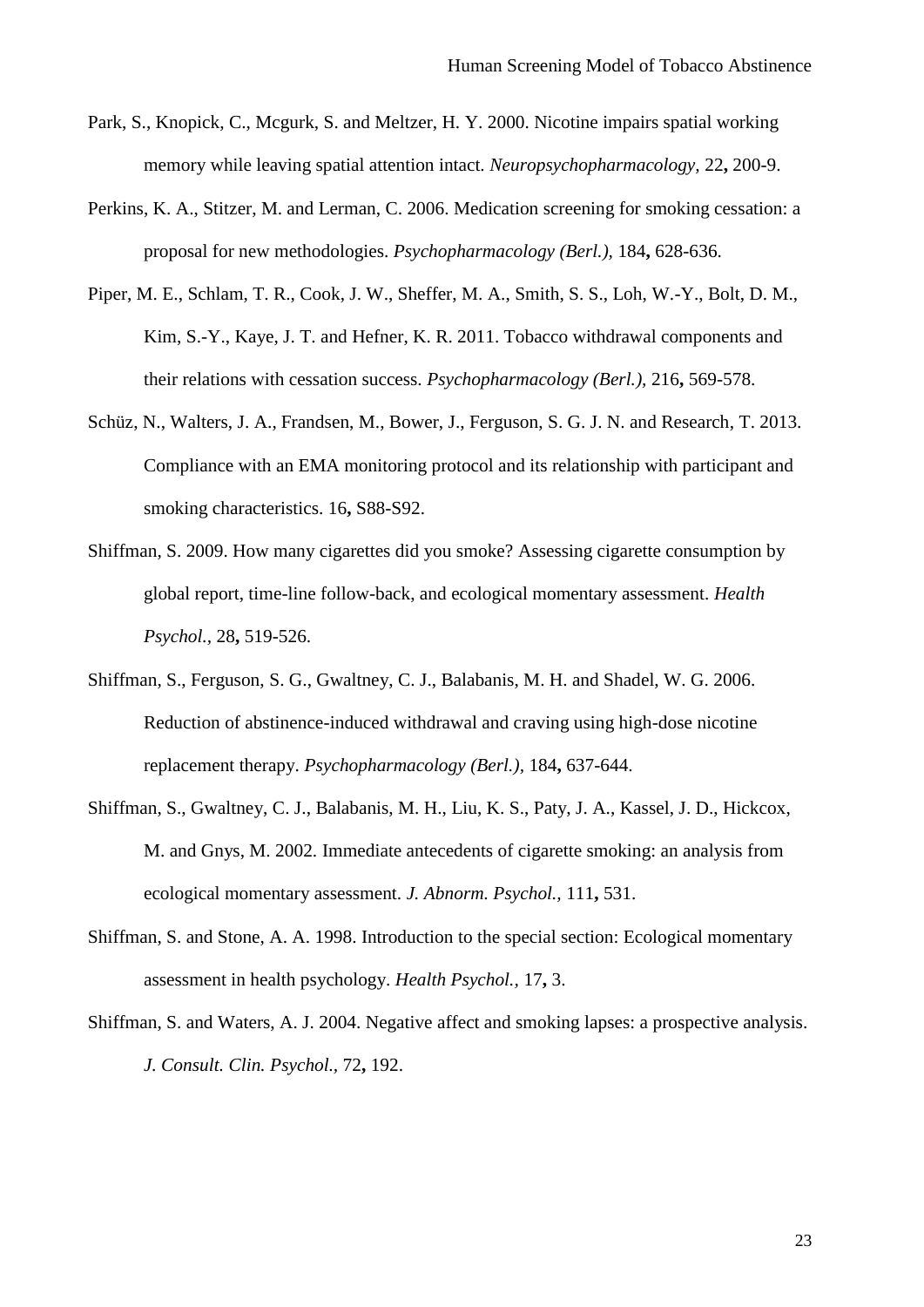- Smith, J. L., Mattick, R. P., Jamadar, S. D., Iredale, J. M. J. D. and Dependence, A. 2014. Deficits in behavioural inhibition in substance abuse and addiction: a meta-analysis. 145**,** 1-33.
- Sofuoglu, M., Devito, E. E., Waters, A. J. and Carroll, K. M. 2013. Cognitive enhancement as a treatment for drug addictions. *Neuropharmacology,* 64**,** 452-463.
- Stone, A. A. and Shiffman, S. 1994. Ecological momentary assessment (EMA) in behavorial medicine. *Ann. Behav. Med.*
- Sweitzer, M. M., Donny, E. C., Dierker, L. C., Flory, J. D. and Manuck, S. B. 2008. Delay discounting and smoking: Association with the Fagerström Test for Nicotine Dependence but not cigarettes smoked per day. *Nicotine & Tobacco Research,* 10**,** 1571-1575.
- Teneggi, V., Tiffany, S. T., Squassante, L., Milleri, S., Ziviani, L. and Bye, A. 2002. Smokers deprived of cigarettes for 72 h: effect of nicotine patches on craving and withdrawal. *Psychopharmacology (Berl.),* 164**,** 177-187.
- Zeger, S. L., Liang, K.-Y. and Albert, P. S. 1988. Models for longitudinal data: a generalized estimating equation approach. *Biometrics***,** 1049-1060.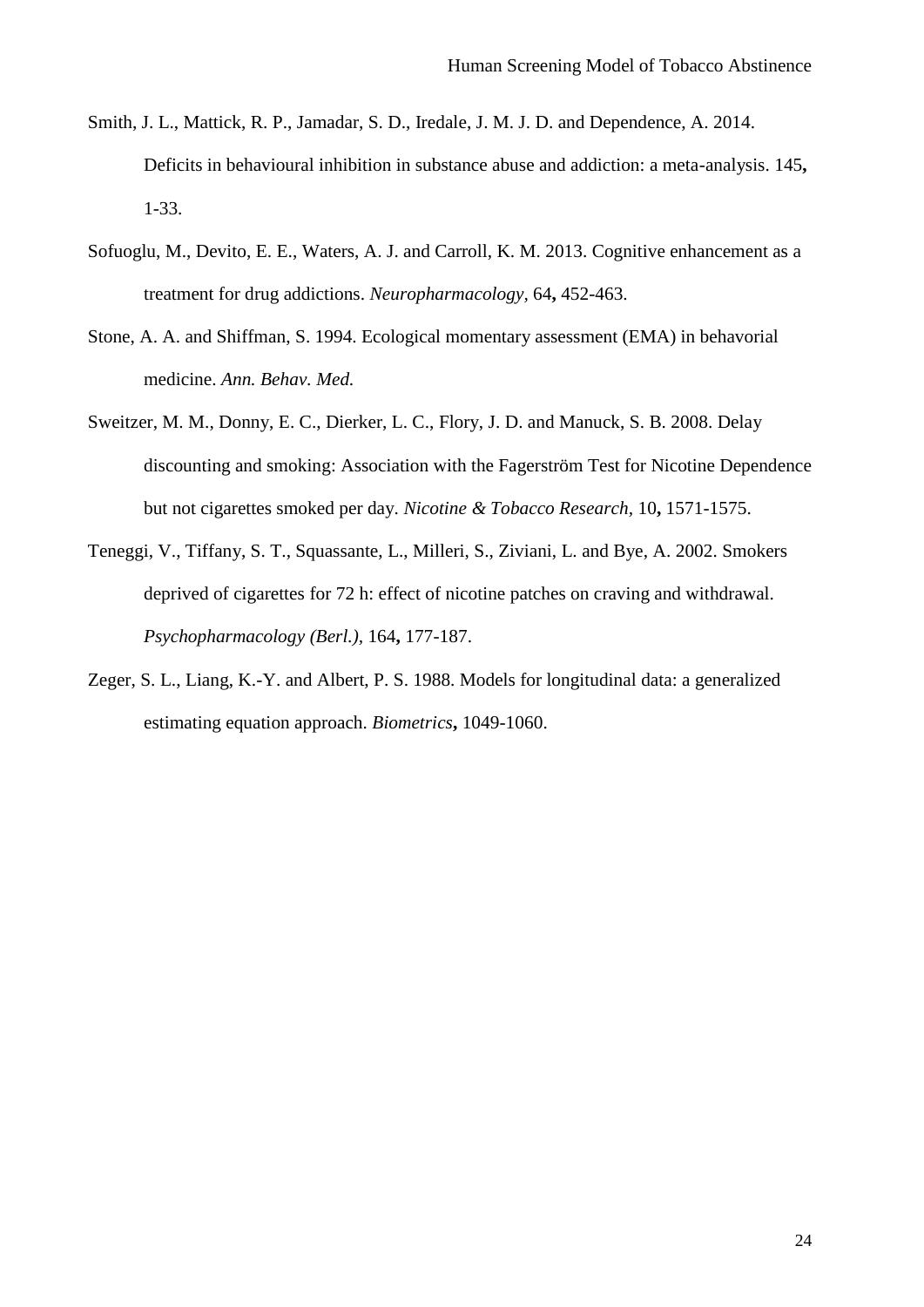| Experiment 1        |         |           |            |           |             |          |
|---------------------|---------|-----------|------------|-----------|-------------|----------|
|                     |         | Satiated  | Abstinent  |           | Effect      |          |
|                     | M       | <b>SD</b> | M          | <b>SD</b> | Size<br>(d) | p-value  |
| CO (ppm)            |         |           |            |           |             |          |
| Morning             | 15.62   | 5.6       | 7.73       | 2.65      | 1.64        | < 0.0001 |
| Afternoon           | 14.35   | 6.02      | 5.27       | 2.89      | 1.75        | < 0.0001 |
| QSU-Brief           |         |           |            |           |             |          |
| Morning             |         |           |            |           |             |          |
| <b>QSU</b> Total    | 16.10   | 9.95      | 26.06      | 9.02      | 1.04        | < 0.0001 |
| <b>QSU</b> Factor 1 | 18.72   | 10.32     | 31.97      | 8.59      | 1.38        | < 0.0001 |
| <b>QSU Factor 2</b> | 13.48   | 10.64     | 20.14      | 10.70     | 0.63        | < 0.0001 |
| Afternoon           |         |           |            |           |             |          |
| <b>QSU</b> Total    | 19.39   | 11.58     | 31.13      | 7.99      | 1.17        | < 0.0001 |
| <b>QSU</b> Factor 1 | 22.55   | 12.30     | 36.81      | 6.42      | 1.27        | < 0.0001 |
| <b>QSU Factor 2</b> | 16.23   | 12.05     | 25.88      | 11.24     | 0.83        | < 0.0001 |
| <b>Experiment 2</b> |         |           | <b>NRT</b> |           |             |          |
|                     | Placebo |           |            |           | Effect      |          |
|                     | M       | <b>SD</b> | M          | <b>SD</b> | Size<br>(d) | p-value  |
| CO (ppm)            |         |           |            |           |             |          |
| Morning             | 6.66    | 2.57      | 5.75       | 2.98      | 0.22        | 0.063    |
| Afternoon           | 4.61    | 2.70      | 3.21       | 2.39      | 0.10        | 0.398    |
| NS use              | 1.41    | 1.00      | 0.78       | 0.84      |             |          |
| M check             | 64      |           | 84         |           |             |          |
| QSU-Brief           |         |           |            |           |             |          |
| Morning             |         |           |            |           |             |          |
| <b>QSU</b> Total    | 26.95   | 7.65      | 26.33      | 7.38      | 0.10        | 0.388    |
| <b>QSU</b> Factor 1 | 20.17   | 8.50      | 19.34      | 7,73      | 0.13        | 0.286    |
| QSU Factor 2        | 33.74   | 8.46      | 33.31      | 8.49      | 0.06        | 0.636    |
| Afternoon           |         |           |            |           |             |          |
| <b>QSU</b> Total    | 22.85   | 5.70      | 28.69      | 7.08      | 0.89        | < 0.0001 |
| <b>OSU</b> Factor 1 | 14.92   | 4.83      | 22.14      | 8.18      | 0.92        | < 0.0001 |

# **Table 1. Participants' Smoking Characteristics.**

CO: carbon dioxide, ppm: parts per million, NS: nasal spray, M check: manipulation check (% correct).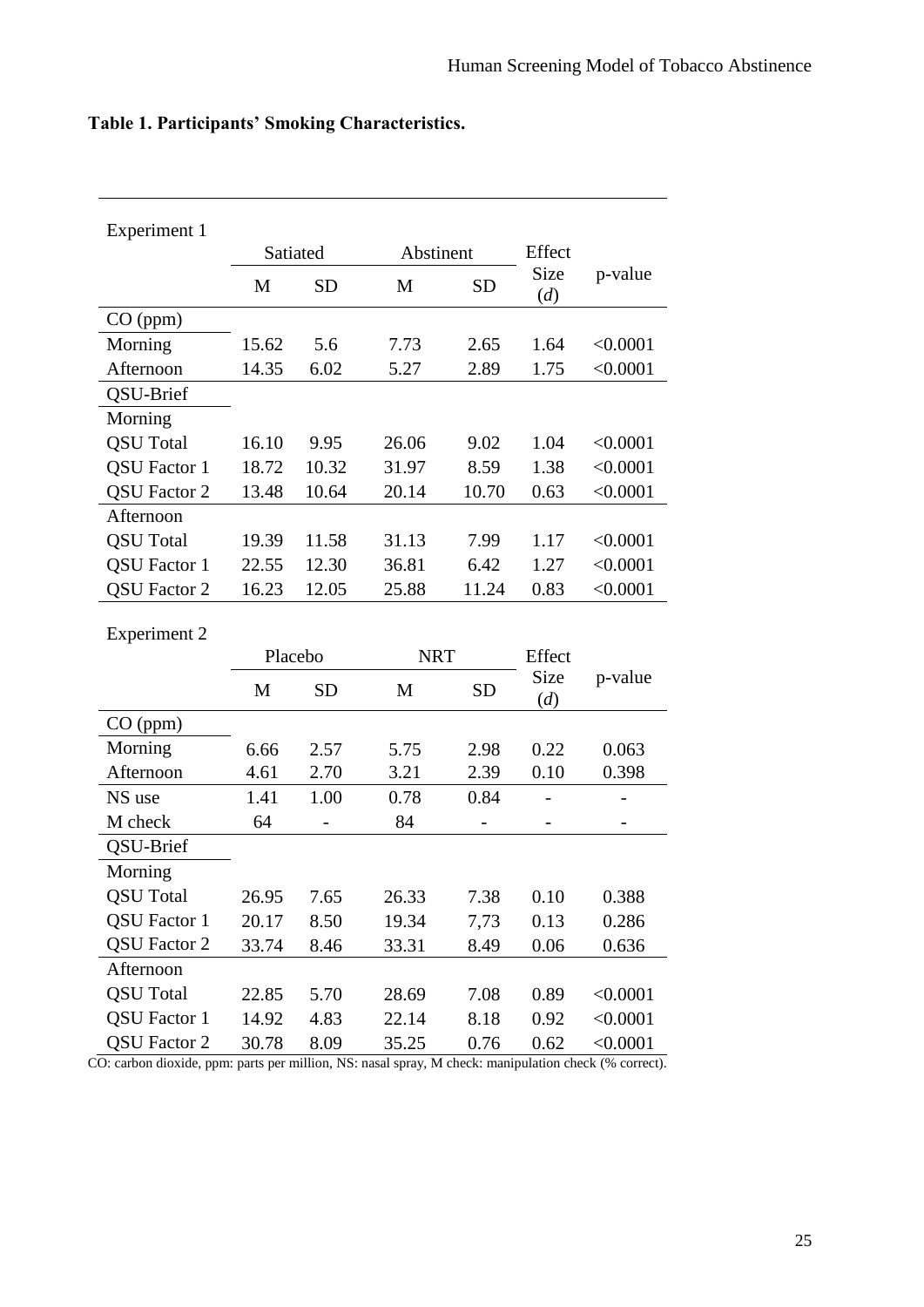|                                    | Satiated |            | Abstinent |            | <b>Effect Size</b> | 95% CI             | $\, {\bf p}$ |  |
|------------------------------------|----------|------------|-----------|------------|--------------------|--------------------|--------------|--|
|                                    | M        | ${\rm SD}$ | M         | ${\rm SD}$ | (d)                |                    |              |  |
| $Go/no-go$                         |          |            |           |            |                    |                    |              |  |
| CE                                 | 1.68     | 1.97       | 2.67      | 3.90       | 0.29               | $-1.89, -0.08$     | 0.034        |  |
| <b>OE</b>                          | 0.09     | 0.41       | 0.19      | 0.79       | 0.15               | $-0.26, 0.06$      | 0.211        |  |
| RTs (sec)                          | 0.83     | 0.06       | 0.83      | 0.08       | 0.09               | $-0.01, 0.02$      | 0.471        |  |
| <b>Delay Discounting</b>           |          |            |           |            |                    |                    |              |  |
| $\text{Log}(k)$                    | 0.013    | 0.023      | 0.012     | 0.018      | 0.10               | $-0.001,$<br>0.005 | 0.250        |  |
| N-Back                             |          |            |           |            |                    |                    |              |  |
| CE                                 | 5.85     | 7.42       | 6.60      | 7.39       | 0.22               | $-0.49, 1.97$      | 0.228        |  |
| OE                                 | 5.33     | 5.36       | 6.37      | 5.97       | 0.17               | $-0.42, 2.51$      | 0.160        |  |
| RTs (sec)                          | 1.31     | 0.69       | 1.30      | 0.64       | 0.02               | $-0.11, 1.10$      | 0.868        |  |
| Dot Probe                          |          |            |           |            |                    |                    |              |  |
| Dwell Time*                        | 2.35     | 3.69       | 2.69      | 3.39       | 0.07               | $-0.87, 1.54$      | 0.584        |  |
| Direction 1 <sup>st</sup> Saccade* | 5.67     | 8.50       | 6.97      | 8.48       | 0.12               | $-1.48, 4.07$      | 0.353        |  |

## **Table 2. Test Battery Results (Experiment 1).**

\* m and sd values represent mean difference (smoking vs neutral pictures); p-values represent interaction of picture x session; CE: Commission errors, OE: Omission Errors.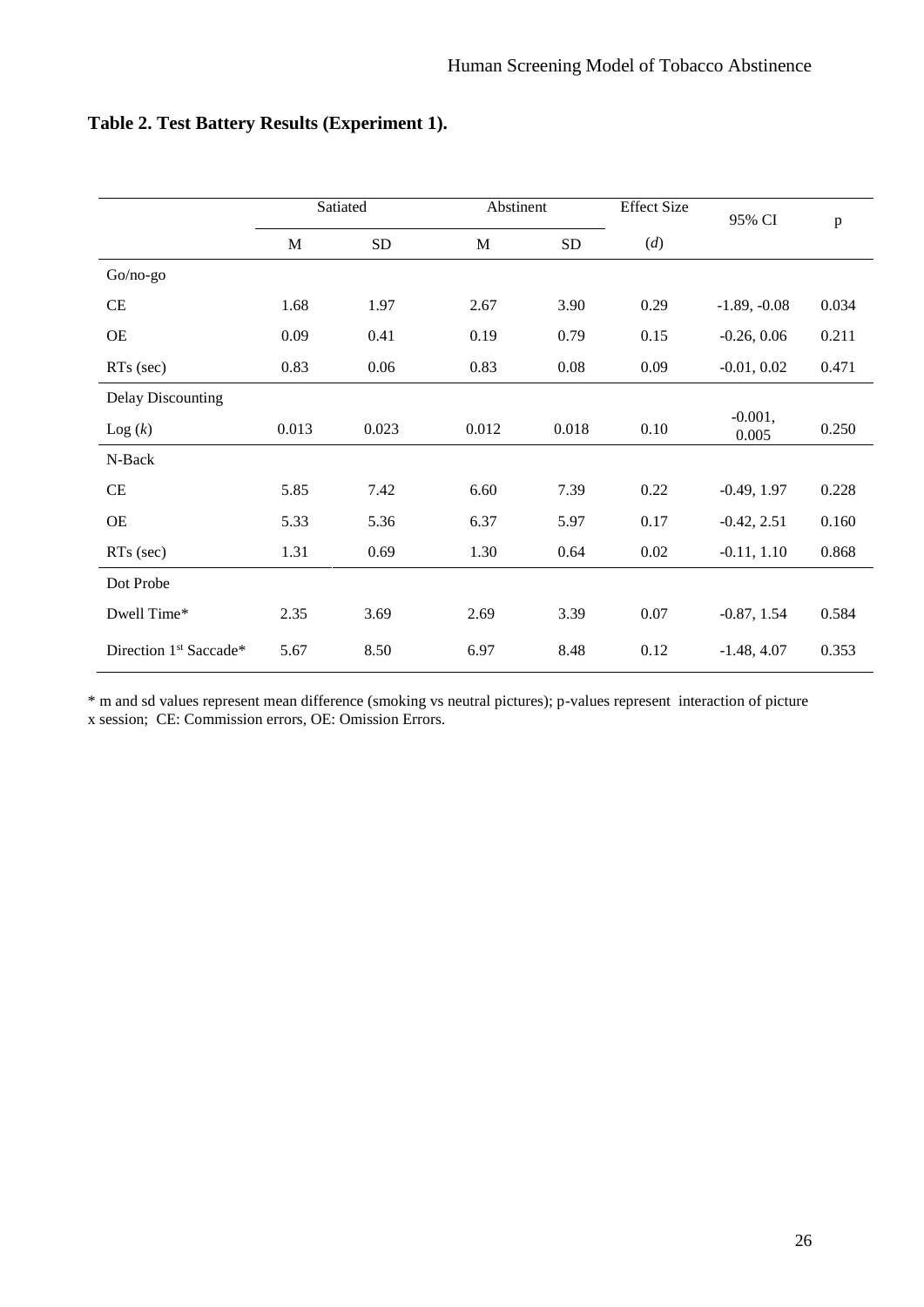|                | $[1] % \includegraphics[width=0.9\columnwidth]{figures/fig_10.pdf} \caption{The figure shows the number of times of the estimators in the left and right.} \label{fig:fig:time}$ |           | $[2]$        |          |           | [3]      |           |       |      |
|----------------|----------------------------------------------------------------------------------------------------------------------------------------------------------------------------------|-----------|--------------|----------|-----------|----------|-----------|-------|------|
|                | RC                                                                                                                                                                               | <b>SE</b> | $\mathbf{D}$ | RC       | <b>SE</b> | p        | <b>RC</b> | SE    | p    |
| Condition      | $-33.39$                                                                                                                                                                         | 3.34      | < 0.0001     | $-33.21$ | 2.15      | < 0.0001 | $-2.53$   | 16.67 | 0.87 |
| Time           |                                                                                                                                                                                  |           |              | $-0.02$  | 0.01      | 0.16     | 0.04      | 0.03  | 0.19 |
| Condition-time |                                                                                                                                                                                  |           |              |          |           |          | $-0.04$   | 0.02  | 0.06 |

**Table 3. Results: Craving and Abstinence (EMA Experiment 1).**

[1]: model including main variable "condition", (no. observations: 584), [2]: model including main variables "condition" and "time", (no. observations: 575), [3]: model including main variables "condition", "time" and a "condition-time" interaction term (no. observations: 575), Condition: abstinence vs. satiation, Time=minutes since midnight. (abstinent [1], satiated [2])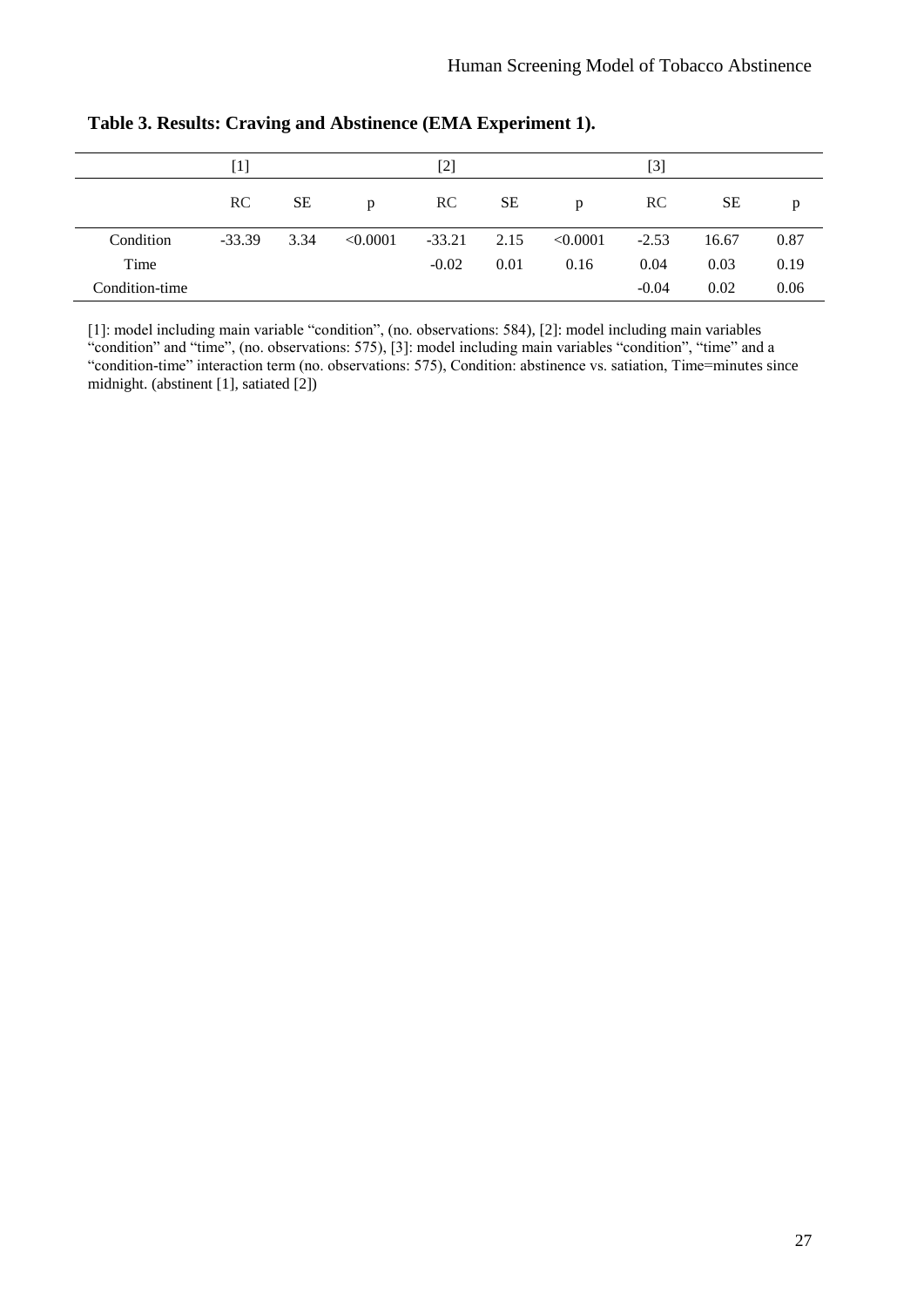|                                    |      | <b>NRT</b> | Placebo |           |                   | 95% CI              |       |  |
|------------------------------------|------|------------|---------|-----------|-------------------|---------------------|-------|--|
|                                    | M    | <b>SD</b>  | M       | <b>SD</b> | Effect Size $(d)$ |                     | p     |  |
| $Go/No-Go$                         |      |            |         |           |                   |                     |       |  |
| <b>CE</b>                          | 2.17 | 2.96       | 3.29    | 4.55      | 0.28              | 0.16, 2.08          | 0.024 |  |
| <b>OE</b>                          | 0.02 | 0.17       | 0.02    | 0.17      | 0.00              | $-0.06, 0.06$       | 1.000 |  |
| $RTs$ (sec)                        | 0.36 | 0.06       | 0.36    | 0.06      | 0.03              | $-0.01, 0.01$       | 0.832 |  |
| <b>Delay Discounting</b>           |      |            |         |           |                   |                     |       |  |
| Log(k)                             | 0.01 | 0.02       | 0.01    | 0.01      | 0.08              | $-0.002$ ,<br>0.004 | 0.509 |  |
| N-Back                             |      |            |         |           |                   |                     |       |  |
| <b>CE</b>                          | 6.74 | 9.31       | 5.21    | 8.05      | 0.20              | $-0.30, 3.37$       | 0.100 |  |
| <b>OE</b>                          | 5.85 | 4.54       | 6.10    | 5.76      | 0.05              | $-1.45, 0.94$       | 0.673 |  |
| $RTs$ (sec)                        | 1.14 | 0.56       | 1.17    | 0.54      | 0.07              | $-0.14, 0.08$       | 0.566 |  |
| Dot Probe                          |      |            |         |           |                   |                     |       |  |
| Dwell Time*                        | 1.41 | 2.27       | 0.92    | 3.50      | 0.11              | $-1.61, 0.64$       | 0.396 |  |
| Direction 1 <sup>st</sup> Saccade* | 4.27 | 10.05      | 2.60    | 9.65      | 0.13              | $-4.90, 1.57$       | 0.308 |  |

## **Table 4. Test Battery Results (Experiment 2).**

\* mean and sd represent mean difference (smoking vs neutral pictures); p-values represent interaction of picture x session; CE: Commission errors, OE: Omission Errors.